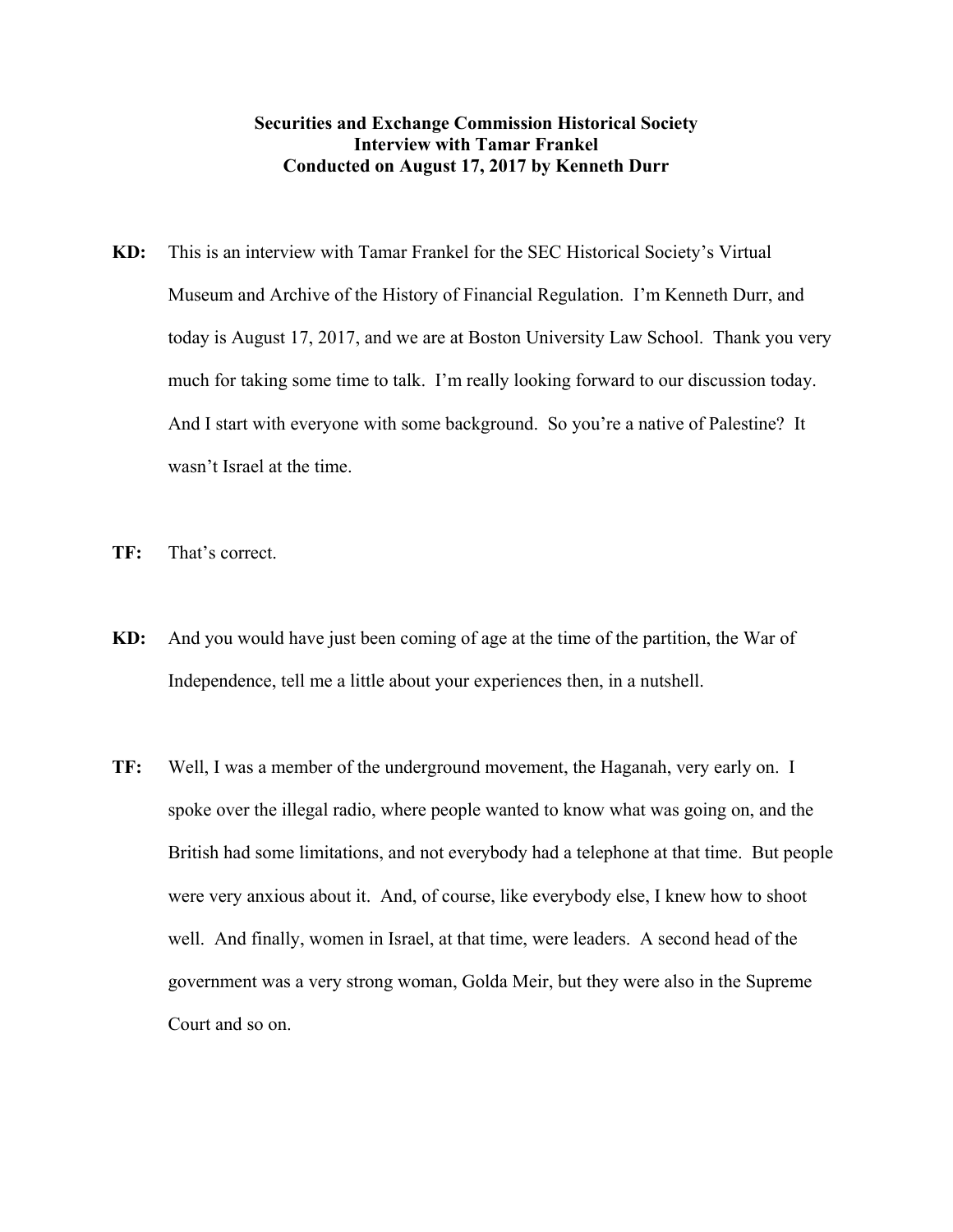I ended up first in the air force. And in 1949, when we were sent here, that's when I came for the first time. There was a group of us who came to talk about the state and so on. That's when I learned that I was a lieutenant. I didn't know that before, and no one cared what (laughter) – and after, I did not have enough experience in that time. I didn't feel comfortable being the general counsel of the air force, even though the air force was very small.

 By the way, one of the pilots ended up being the president of Israel, Weizman. Ezer Weizman was his name. And everybody knew each other. It was a very small community. But we had some legal issues, like foreign pilots who came to help but didn't want us to be – when the state of Israel was declared, I was barely twenty-three. So I didn't get the license to practice law, according to the British. But I got it from the Supreme Court of Israel. I was one of the first that got the license later.

**KD:** So you had studied some law in Jerusalem?

**TF:** I studied in the only law school in Palestine, which was called the Jerusalem Law Classes. And the system there was that you sit down for two years, five days a week, in the afternoon – because it also accommodated those who worked – and listen to lectures. Nothing else. Then after two years, you had twelve exams, three hours in the morning, three hours in the afternoon, four days a week. Then, if you passed them, you could continue for two more years of the same thing, but eight exams. And then the fifth year was five exams, and you had to be twenty-three.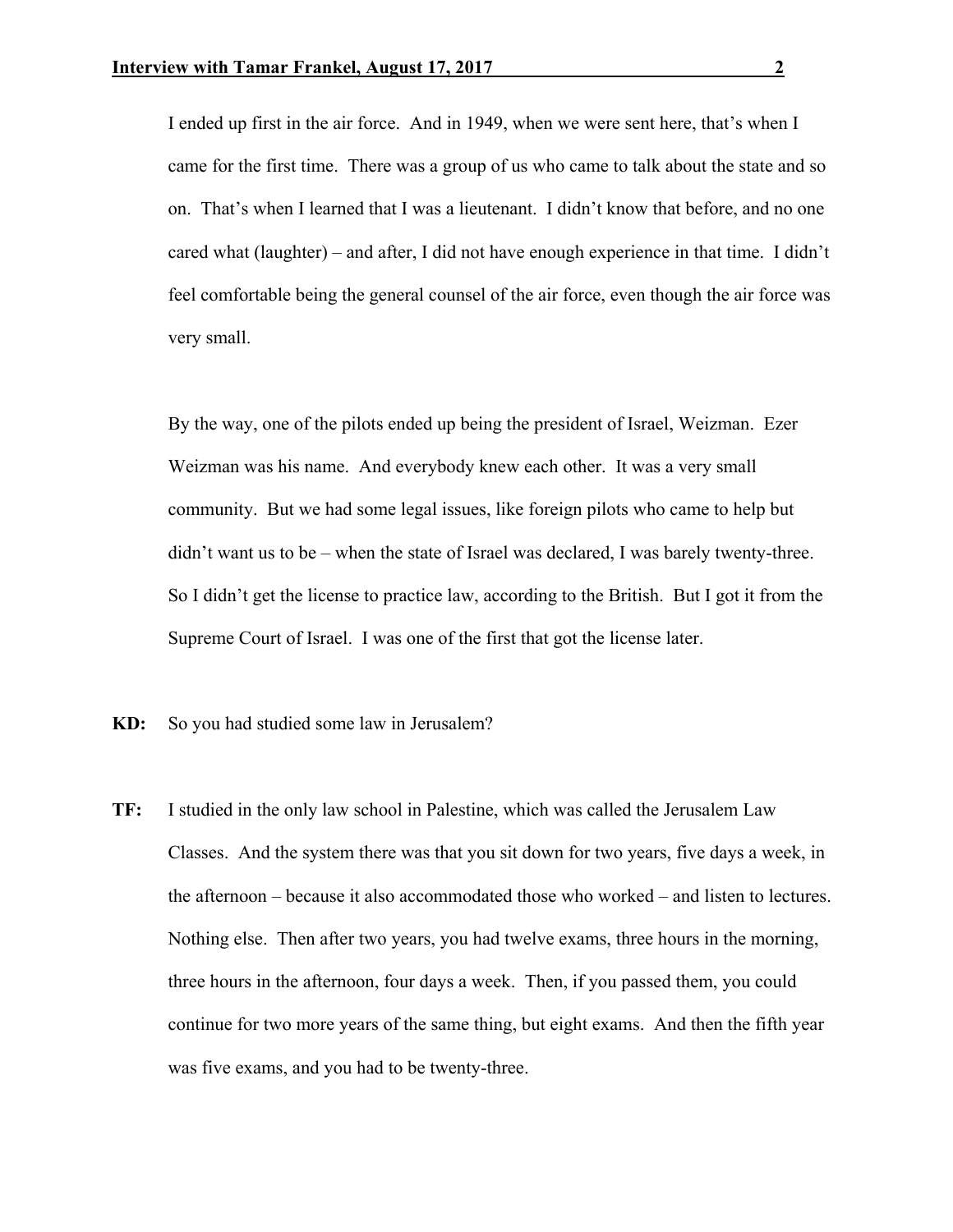However, there were two things that were really interesting. One is that if you failed in the first year, you had to go back and do two years again. And the second was that after the first two years, you could be an external, an  $(indiscernible\ 00:05:37)$  juror, as they said. Yes. So my father was a lawyer. He ended up being State of Israel president of the lawyers' organization, the first one. So I really learned law from him.

- **KD:** Did you work with him in his practice?
- **TF:** Oh, yes, I worked at his office. I also continued to listen to some classes, but the main thing was really what I learned from him.
- **KD:** So tell me about the practice. Was it corporate?
- **TF:** Well, that's another thing. At that time, the practice was also varied. You didn't specialize. There were not enough people to create a specialization. So he went to court, and so did I. And he had at least two, maybe three, banks, a mortgage bank and also international currency bank that provided that. So, early on, I learned, in a very small way, some of the financing parts. Then there was land law, which was also Turkish. It was the Mejelle, Turkish land law, which reflected the sultan, who used to own everything but gave to his friends or whoever. A very long type of  $-$  it wasn't a full gift. The ownership remained with the sultan, so after ninety years, you didn't have it. So you had to change the very concept of ownership in order to continue.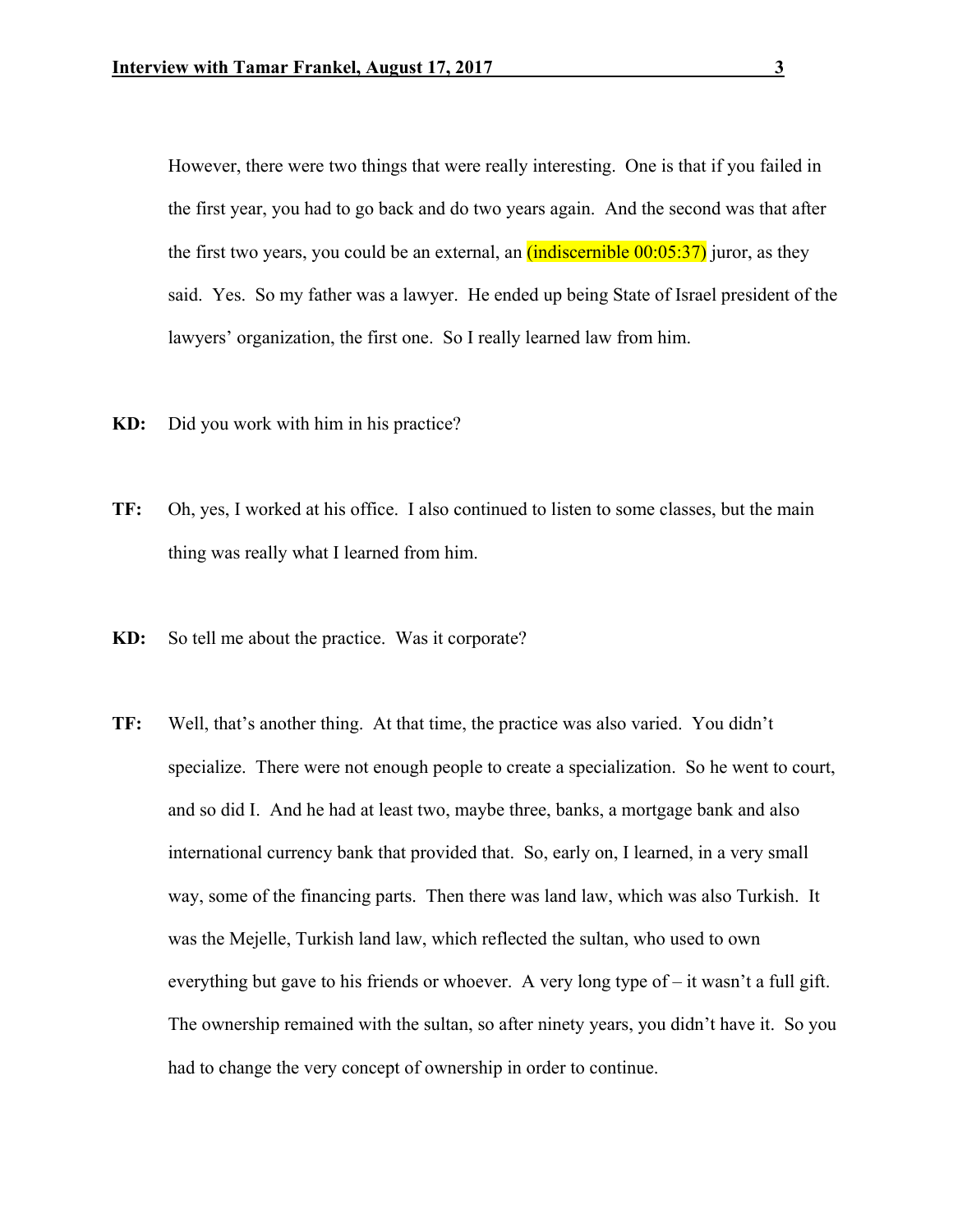What happened to me, and just by chance, is that I met people who started the legal department of State of Israel. Not department, it was really – well, whatever we called it. It consisted of twelve people, including the head. It had Haim Cohn as the general manager. And what was interesting is the questions, the issues that were raised. Do you give a law a name or a number? Who signs the law? Basic fundamentals. Then we didn't have words. Do you take them from the Talmud or the Mishnah, or do you take them from something else? I'll give you one example.

 There were many Jews that bought land in Israel. It was kind of, if you were wealthy, you bought a piece of land. The remnants of the Holocaust then came, younger people, but they knew that the uncle or the aunt or someone had a piece of land. Went to the registry, and sure enough, they found it. But then they had to show that they were the heirs. And one of the issues was who died first, the man or the woman, because these were two branches, different families, before even the Talmudic law. The man always died last, and that was the source of the tribal ownership of land. And if the woman went away, still, the tribe retained its ownership. So the question was whether you take this rule, if the man died, or you take the rule of the UN at that time, which assumed that both died at the same time, which meant that each branch of the family, the woman's and the – will get it separately.

 The usual desire was to revive the Talmud. But in this particular case, and there were arguments, we went with the UN. There was a recognition that you can't take everything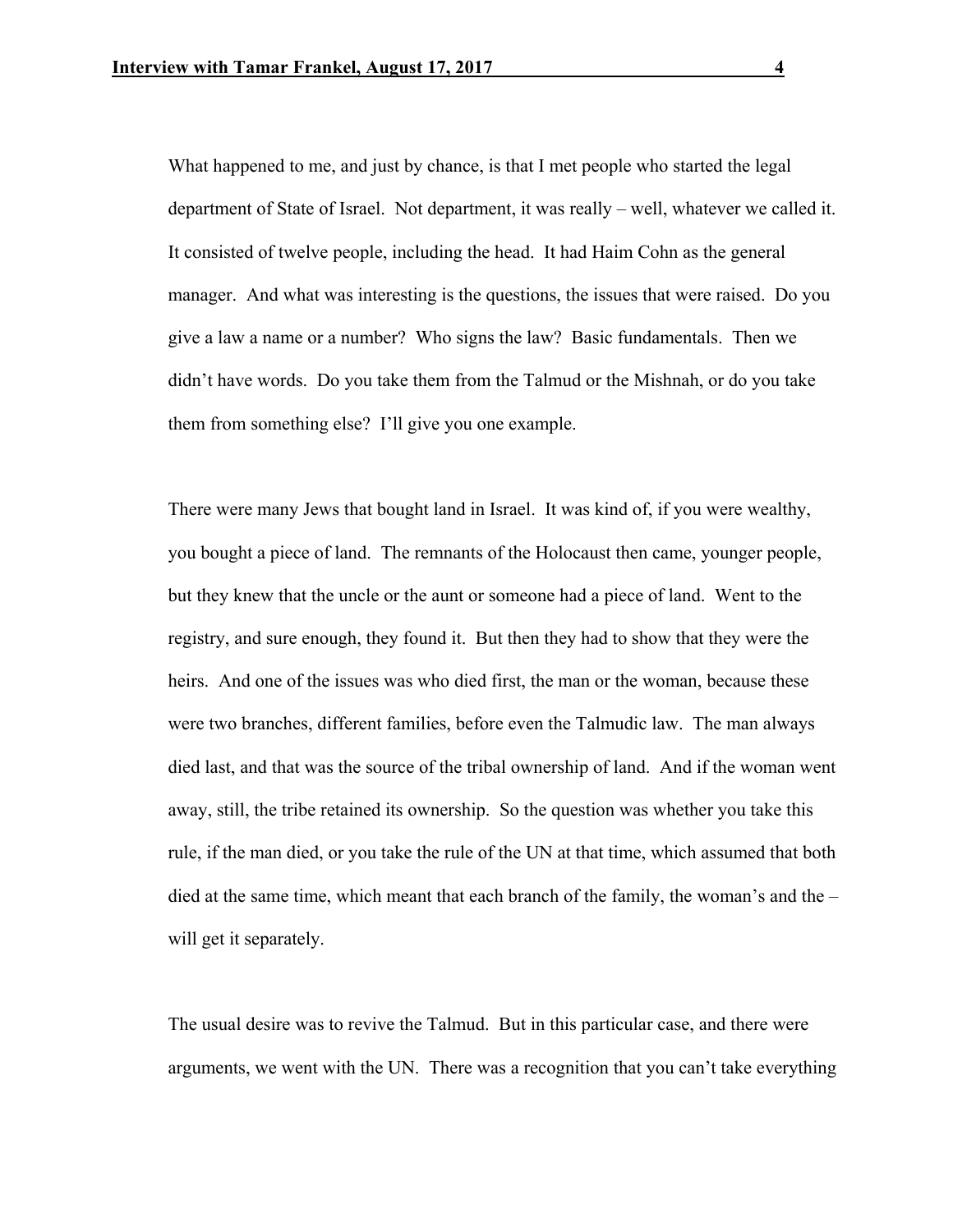that was appropriate years ago, but not today. So this was one of the things. And the other story that I find, and you may want to put it in, was Haim Zadok was the head of the legislation department. We were three people. And I belonged to that department. Mainly, they took me because Hebrew was my natural language, and everybody else's was not. So I had a gut about the language.

 Anyway, he was called to Ben-Gurion, and he was told to write two laws supporting the family of soldiers who died, and supporting the soldiers who were hurt during the war. Not that the government didn't pay. The government paid, but he wanted a law for them, not depending on the government. And he wanted it in a week. So Haim Zadok said, "We can't have it in a week." So Ben-Gurion said, "Put some more people on it." So Haim Zadok said, "If you want to paint a picture, can you put more people on it so that it will be faster?" So they negotiated after this story, a month. He came back. How do I know about it? I wasn't there. But he came back, and he told us this story. And I started. I was given the model of the Canadian law, and we started with that.

 So the other thing also was, should Israel have a death penalty? There were lots of arguments. The answer was, no. It doesn't have it to this very day. There's no such thing. All these people who came to kill other people and so on, they are in jail. And we feed them. There's no end. We have to wait sometimes to exchange a hundred of them with one soldier who was caught, but no death penalty.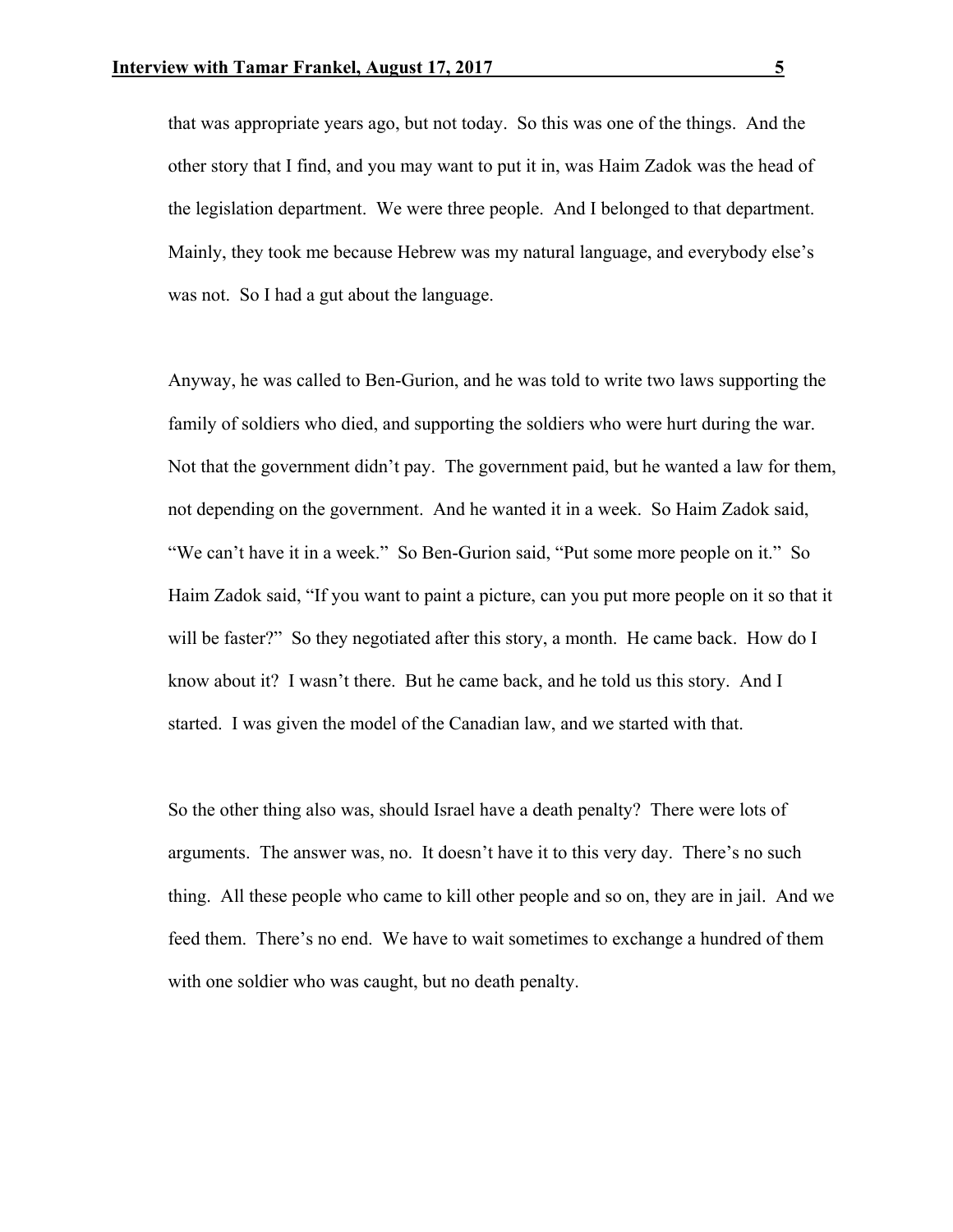- **KD:** What was the role of English common law and that whole tradition? Were you integrating that?
- **TF:** We were and we weren't. We were shopping around. But the first stop was the Talmud. Not only the Talmud, the Mishnah and so on. For example, for words, the words "*el nounah*" – and there were a lot of words we took from old Hebrew – we didn't have those words. And this one thing is interesting. We took a Mishnah word, but we put in  $-$  it was a British concept. And that appeared before the Supreme Court, because the meaning of the Talmudic word was different, and we didn't really want it. We wanted the British one. And the Supreme Court said we are going to interpret it according to the British, because the legislature has poured the British ideas into the Hebrew language. So there were these kind of issues.
- **KD:** So this is a big period of setting precedent.
- **TF:** Yes. It was taking a law that was the British mandate law, for example, the Turkish land law, and transferring it into or transforming it into today's reality. My role was very small, but it really was language.
- **KD:** Language. How to talk about concepts and how to talk about –
- **TF:** And not only how to, but the words, the words. I had a gut. And when you were born and raised on Polish, which Haim Zadok was, or in German, which Haim Cohn was,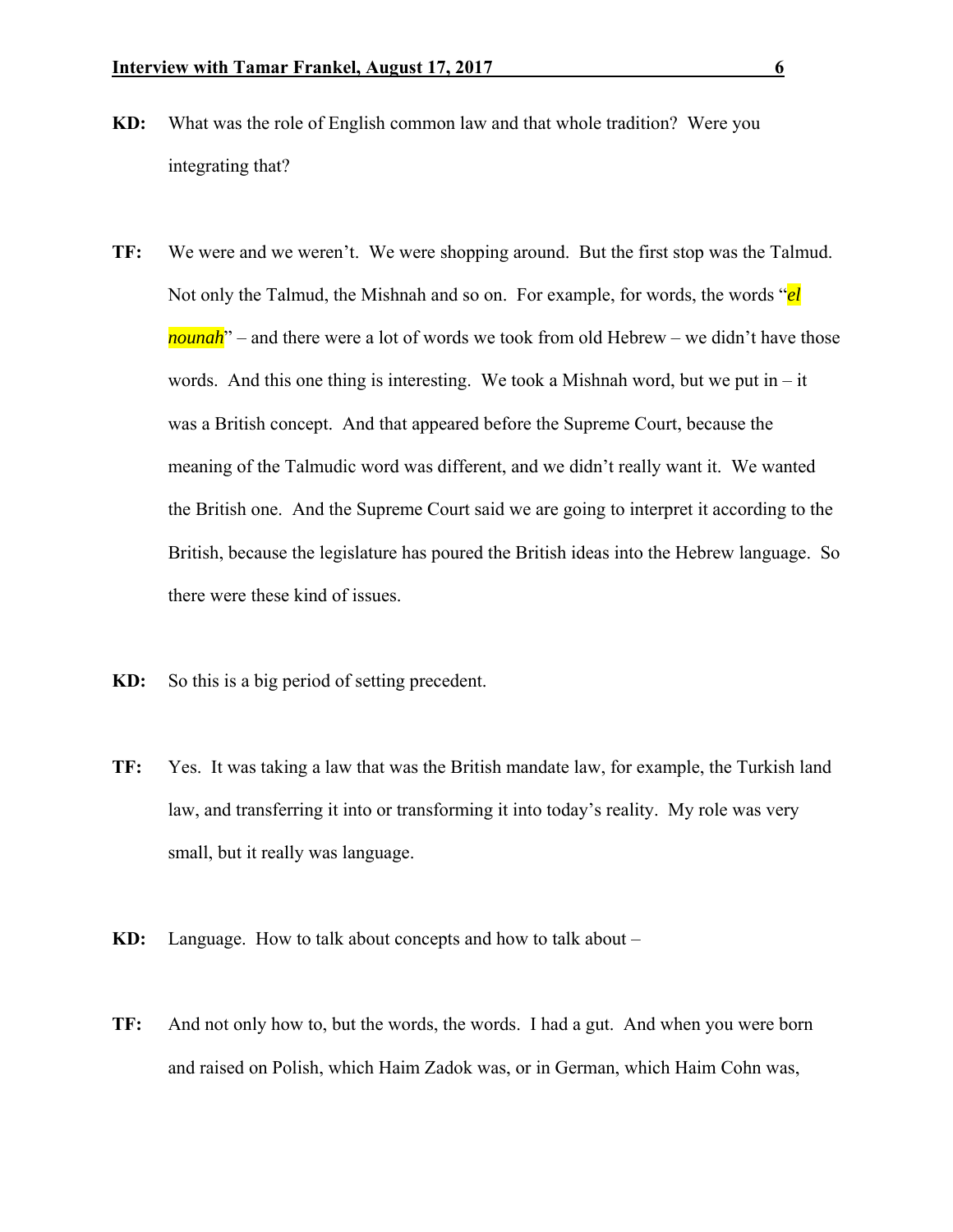"How do you say it?" And they would come and say, "Tamar, how do you say it?" And I had a gut and they didn't.

- **KD:** So when did you move out of the Israeli government then and start working in finance?
- **TF:** When they moved to Jerusalem. Then what also happened, which changed my life, is that my father died very suddenly of a heart attack. And he was fifty-four. He was very young. So I continued his office. And I must admit, the clients just stuck with me.
- **KD:** Why?
- **TF:** I think it was trust. They did not have some very unique issues. They wanted to transfer land, they wanted to – some in court, too. But the main thing is they knew me and they knew my father. I opened his files, and he would write it down as if he talked to me. Yes. And he had reports on every penny he got – it was amazing – so that I could continue. And there were three other people who worked for him, and they were just as committed. I couldn't have done it without them. So I continued and did really finance, to some extent; bank and real estate, to some extent. But big; not simply transferring houses.

 I want to add something here, and that is that maybe two years ago I started and I wrote. It is not a big book. It is about living in different cultures. And I'm now going, hopefully, to publish it. I think it is done. One of the things was that you learn to live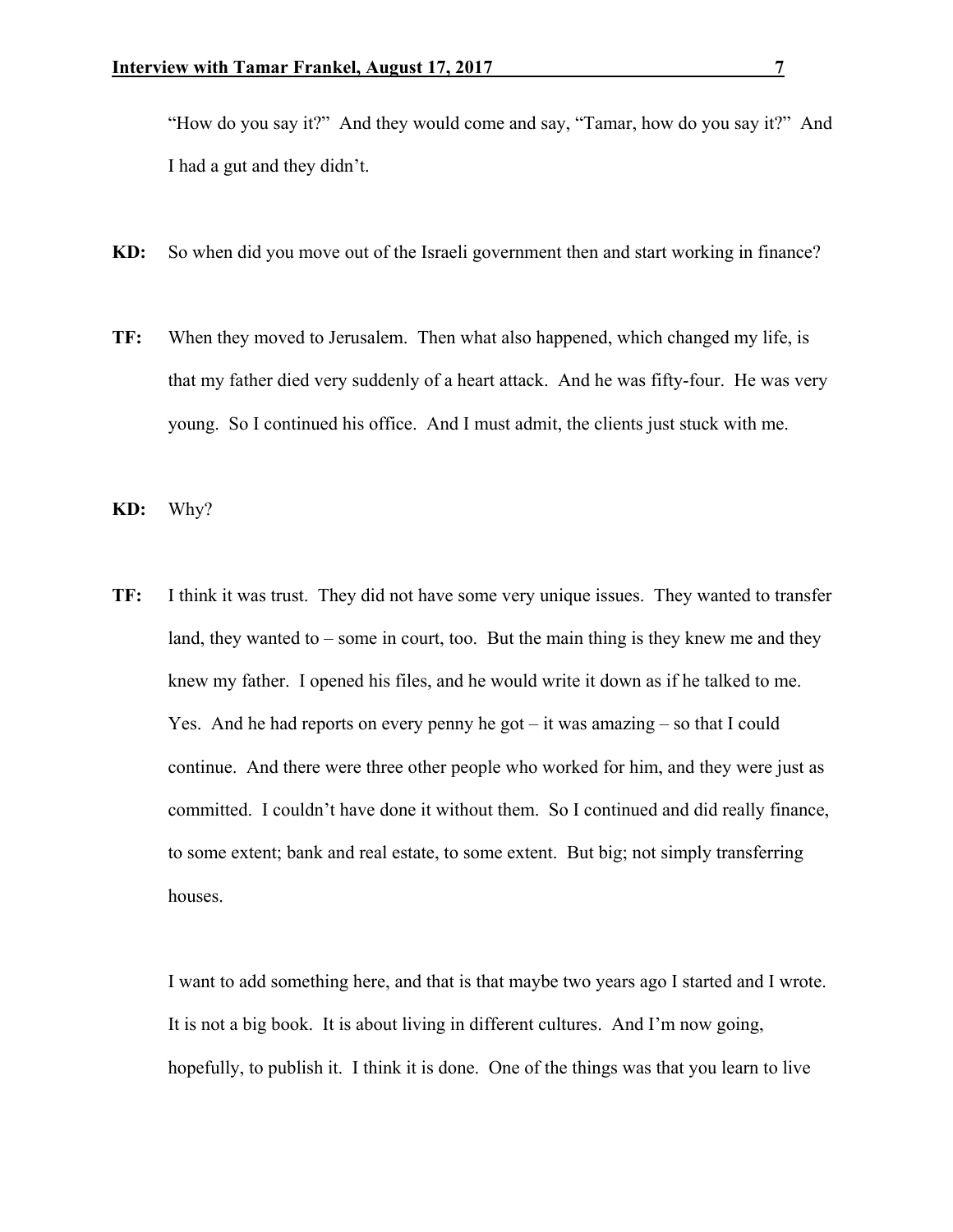with other people who come from different countries, different language, different eating, different sleeping. Everything was different. The one thing that brought us together was security. You became responsible for everybody else, and you felt safe. So you could walk in Tel Aviv in the middle of the night, and if you gave one shriek, 10,000 people would come down and ask, "What's the matter?" And that is true, I think, to this very day. So you lived with differences, and you accepted them. And the other thing is you lived also with a tremendous amount of argument and a lot of love. And you're smiling, because you know the culture.

- **KD:** Yes, and there are some contrasts that you can draw between the culture you're describing and culture as it developed, but we'll get to that. This is great, great stuff, but of course, most of your career you've been dealing with corporations.
- **TF:** So let me go back now. Not in corporations, but in finance. I did teach corporations for a very long time, and very large classes, that's true. I was invited to come here as a visiting scholar, to Harvard Law School. Louis Loss invited me. And I came really for six months, and then for private reasons, decided to stay. Became an LL.M. student and then an S.J.D. student. They looked for that. My doctoral thesis was on variable annuities. I didn't know mutual funds, and I didn't know insurance, and that was a perfect, perfect subject because of that. I didn't want to chew cud, to do again and again what I know. I'm looking always for something that I don't.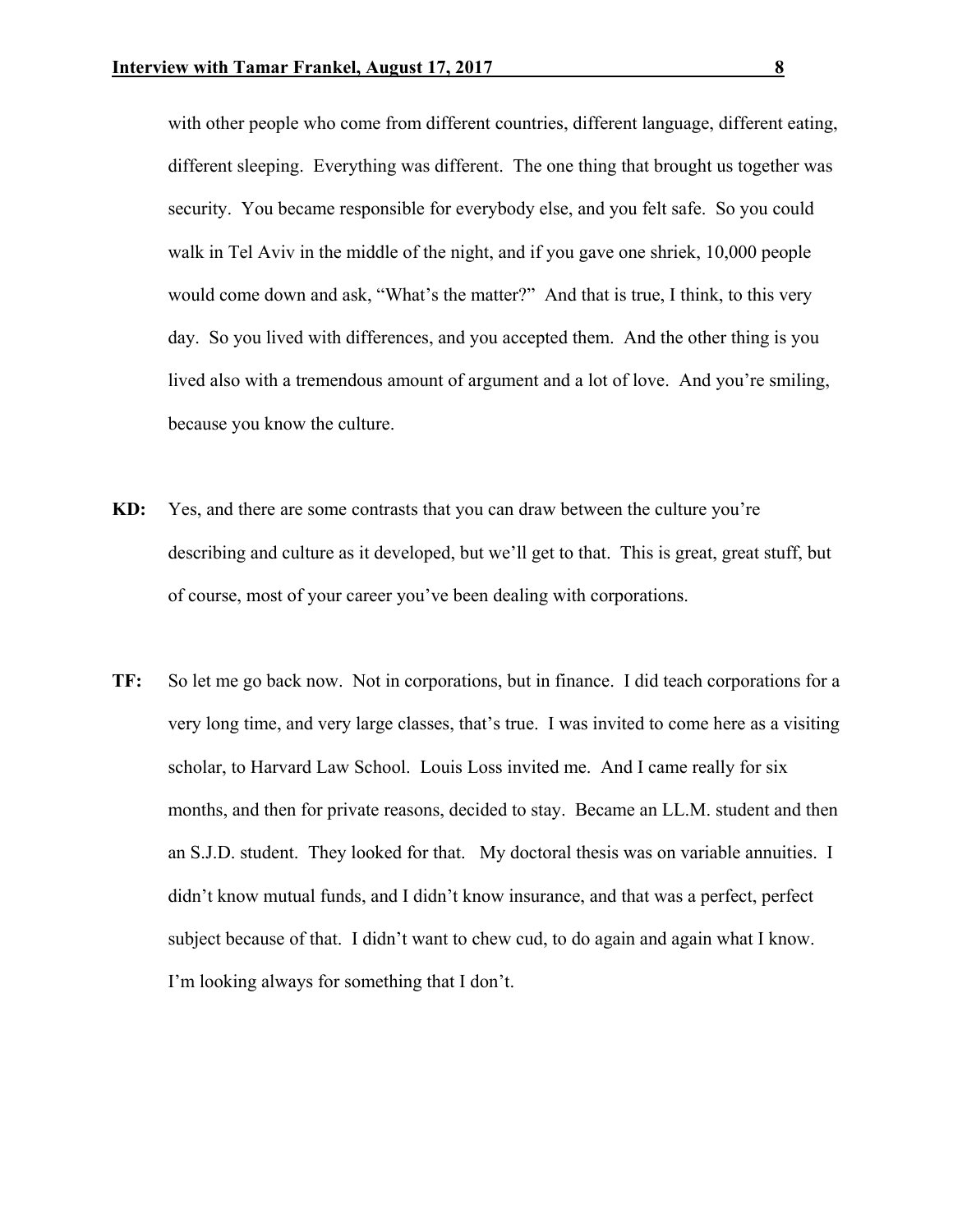Here, and unfortunately, the culture is that if you don't know something, you're stupid or you are a loser. I learned that lesson from my students, a loser. So one of the basic differences, I think, for me, was that I didn't feel bad if I didn't know. That's why I took Chinese law. By the way, I took the – Cohen taught it, is a very famous man who  $I - but$ I wanted to learn the language. They said, "No, because if you don't use it, you'll lose it." But otherwise, it is – the culture that I came from was the one that, not required, but was very encouraging to look for what you don't know.

**KD:** Tell me a little bit about working with Louis Loss. He's a legend.

**TF:** I'll try.

- **KD:** What did you learn from him, if you had to boil it down?
- **TF:** First of all, I learned securities laws. But I also when I came here and began to listen to what was – I took other courses, too. I had to. I was like a drunk. It was a new world. Wasn't the language, it was the concepts, it was the refinement. It wasn't the Mejelle. And I remember walking on the Charles River, just thinking and rethinking. So what he did was to help me that he opened – he really taught me some things, not by telling me, but by telling me where to go, what to look for. And he and his wife were very kind to me. So this was number one.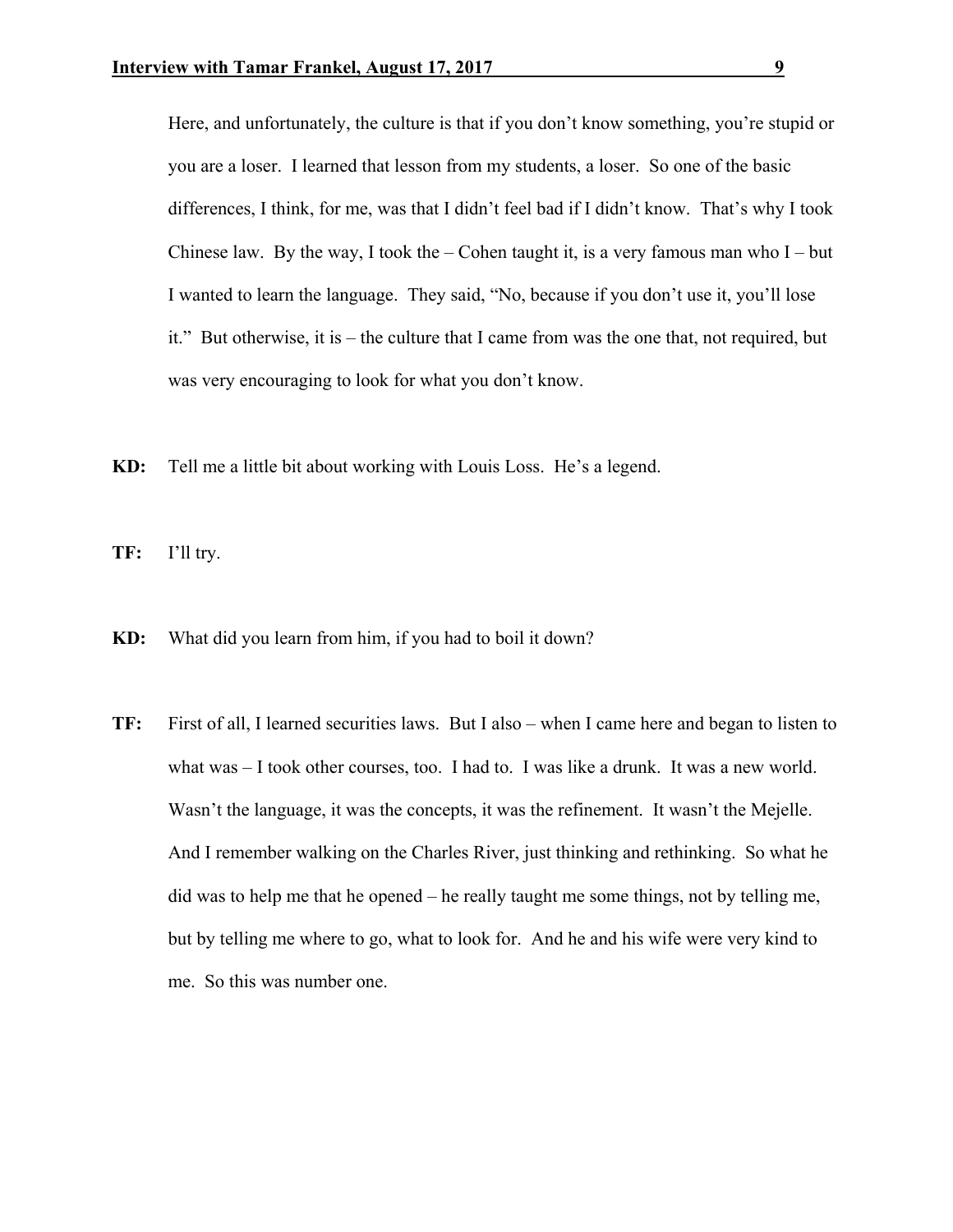Number two, he did something great for me when, after the doctorate, he really caused – and I'm trying to remember now the name of a large publisher that was acquired afterwards by Kluwers – to give me a contract to write on investment companies. It was his doing. They didn't know me from Adam. They would have never talked to me.

 He also did something wonderful when I was a student. I wanted to teach. I knew I wanted to teach, but he made arrangement – he convinced people at Ropes  $\&$  Gray to take me as an assistant for \$5 an hour or something like that. But I wanted to know where I would be sending my students, so I was treated like one. I was given the type of research that they would. I sat in the library with them. I saw them crying. So it taught me a great deal about the future teaching.

- **KD:** You did some work at Ropes & Gray a little bit, and that's a real white-shoe kind of a firm, very traditional.
- **TF:** Yes, that's right.
- **KD:** You spent a little time at Arnold & Porter as well, right?
- **TF:** That's right. He was the one who helped me when we moved to Washington. I don't think without him – "Who is she?" Yes? But without him – and I spent time there, at Arnold & Porter.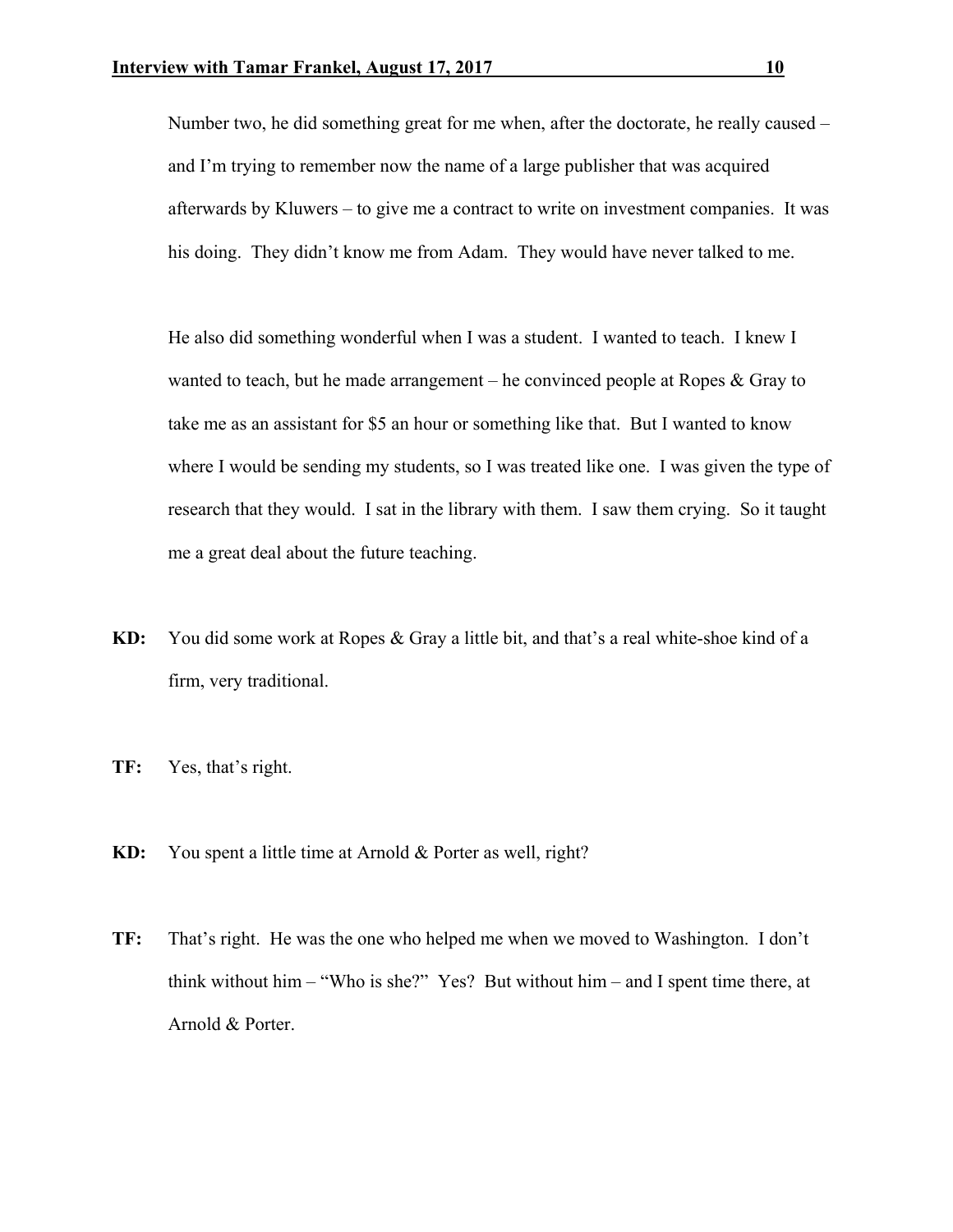**KD:** Did you see a big difference?

- **TF:** I worked for Judge Arnold. And I'll never forget it I learned so much about America, because he would sit down and he would reminisce about this case and that case and this. He had a very famous case of somebody who was a traitor to America because he was in Italy and, during the Second World War, he talked about Americans. When this guy came back, he was charged with that, and Arnold represented him. I learned so much about America, just because he would do it that way. And he also – it was a wonderful experience. And there were, at that time, 40 people, not 200. At the same time, one of the persons I met then, we became very friendly – and she needed that, I needed that – was Brooksley Landau.
- **KD:** Brooksley Born?
- **TF:** Yes, at that time. But now.
- **KD:** So you went through that corporate experience knowing that you wanted –
- **TF:** One more experience was we moved, also, for two years I think, to Los Angeles, and I worked for the Department of Corporations there. And I learned so much because I knew so little. That's the truth. Also, I learned a very different culture as compared to what we have here.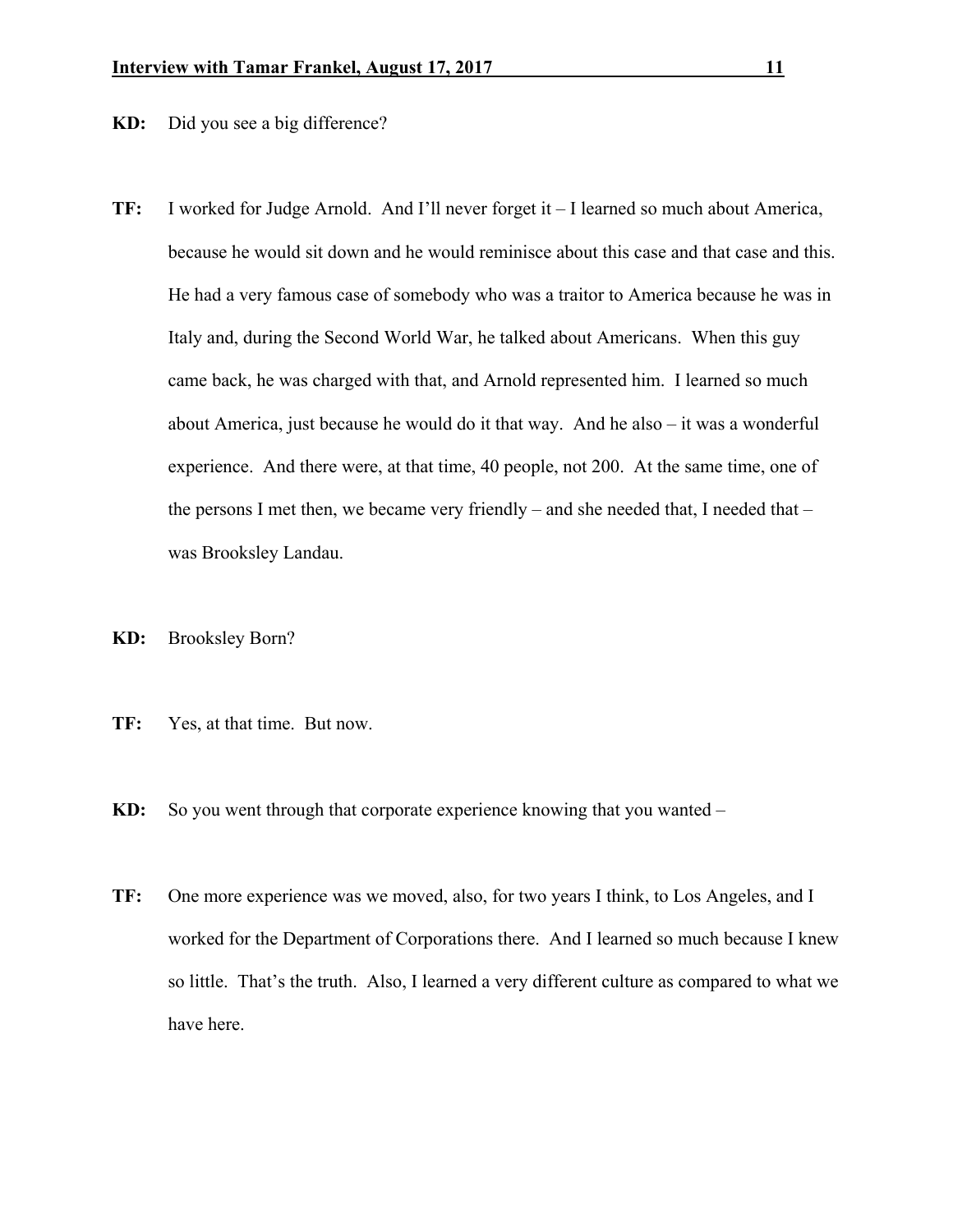- **KD:** Yes, in the east.
- **TF:** And that gave me some idea also about students.
- **KD:** I noticed that your first academic work is on the Maloney Act and SROs. Do you remember that?
- **TF:** Funnily enough, I don't. Did I publish it?
- **KD:** Yes, it was under your maiden name. And I was just interested in the fact that it was –
- **TF:** What did I write about?
- **KD:** It was about the NASD and the beginnings of SROs under the SEC.
- **TF:** Oh, that wasn't the first. I think that the first was, first of all, my thesis, variable annuities. May I tell you a story about it?
- **KD:** Sure.
- **TF:** Forty years later, I received an email from someone I never knew, and he wrote that he was a regulator in New York, an insurance regulator. It was published here by *BU Law Review*. He bought this. And from time to time, when he had problems, he would look at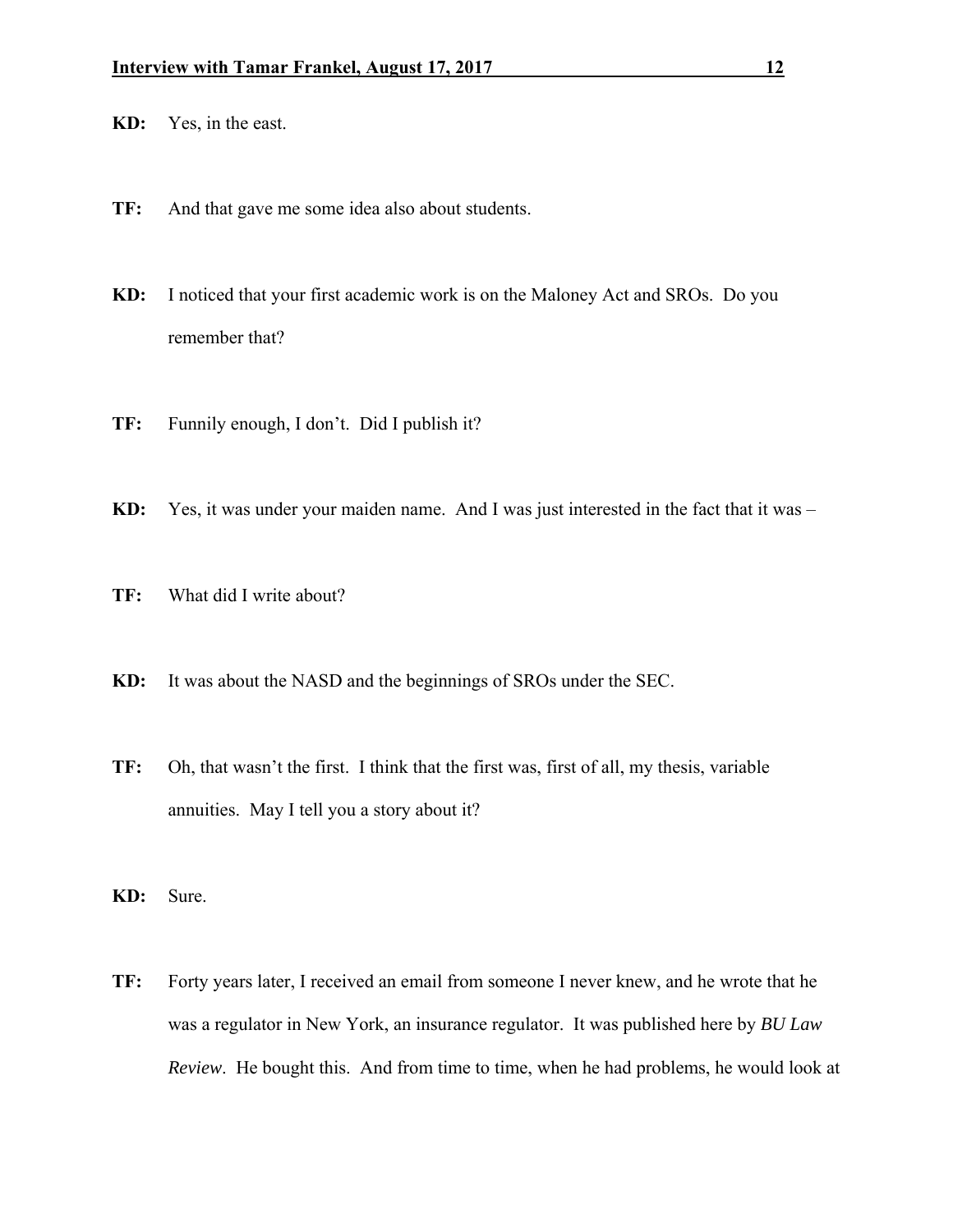it again for the analysis. And so, forty-plus years later, he thanked me. I walked on air for a month.

- **KD:** So how did you get to a subject like that? That was a pretty new thing at that point.
- **TF:** Well, one reason was it was, again, Lou. I didn't want to write about what he was doing. And he said, "How about mutual funds?" He did not like it. But he recognized that somebody has to write it. So that's how I started. And in '79, I wrote the first two volumes. All I would say is that I met one lawyer who said to me, "I never met you before, but you've been on my shelf for a long time." It was that kind of thing. There was a need. And mutual funds was tied to variable annuities. But I didn't go with the insurance, although I taught insurance for two years in order to learn. And then afterwards, it really clicked, to write this thesis. I would add one more thing. I couldn't do it without an assistant, who was my former student, Ann Schwing. She's still doing it.
- **KD:** Was this a task that occupied a lot of your time during the 1970s?
- **TF:** I write faster than I talk, and I think that is hereditary. My father and grandfather, I found out some others, they wrote, not talk. So in that respect, sure, it took time. But it could be done by night.
- **KD:** This is a period when mutual funds are changing a lot, in the 1970s.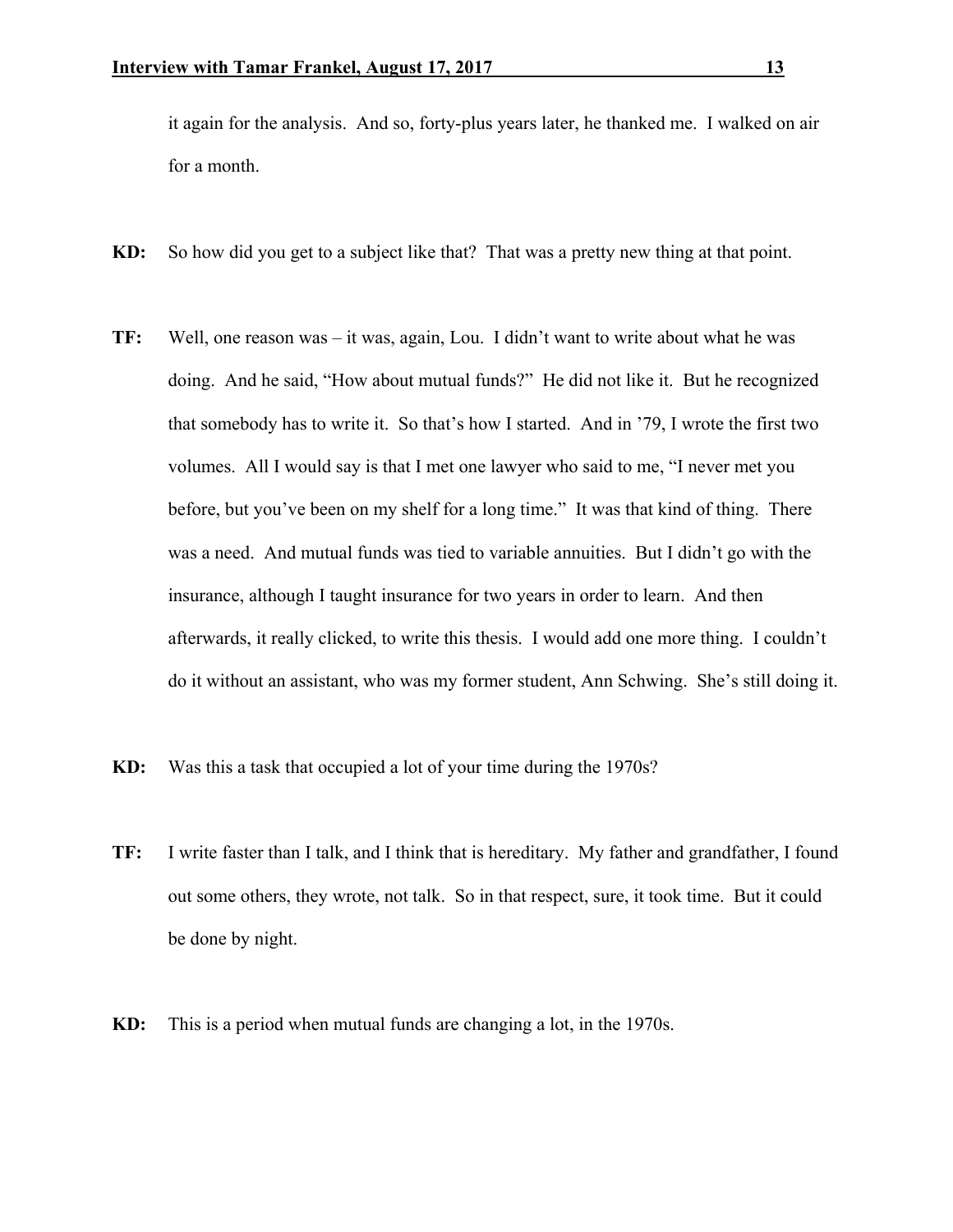- **TF:** Right.
- **KD:** You're shooting at a moving target, in a way.
- **TF:** I am. But that's another thing. I'm used, and I'm more interested in moving targets, rather than in collecting, call it. That was the first time, and it was collecting. And one of the criticisms that I got was that it was descriptive and not prescriptive. "Where were her thoughts? Nowhere." Well, this is the reason why to this very day the lawyers have it and the SEC has it. It is because I wasn't me, me, me all over. It was a service. It was needed, period. The difficulty was in organizing it and in presenting the materials fairly, not what I got from God. None of that. To this very day, now I have a former student also, Laby, who is – he, as a matter of fact, suggested that you come.
- **KD:** Yes, we've spoken.
- **TF:** And we had not an argument but a discussion about it. And I told him, "Articles write fire and brimstone or whatever they call it, but not in this treatise. This service is different." And I think Lou understood that, too, and he thought that there was a need. And he told me, "But I'm not interested. So will you do it?" I said, "Yes."
- **KD:** It seemed like a lot of your emphasis on it is on investment advisors, too. Not just the investment companies and the '40 Act, but investment advisors.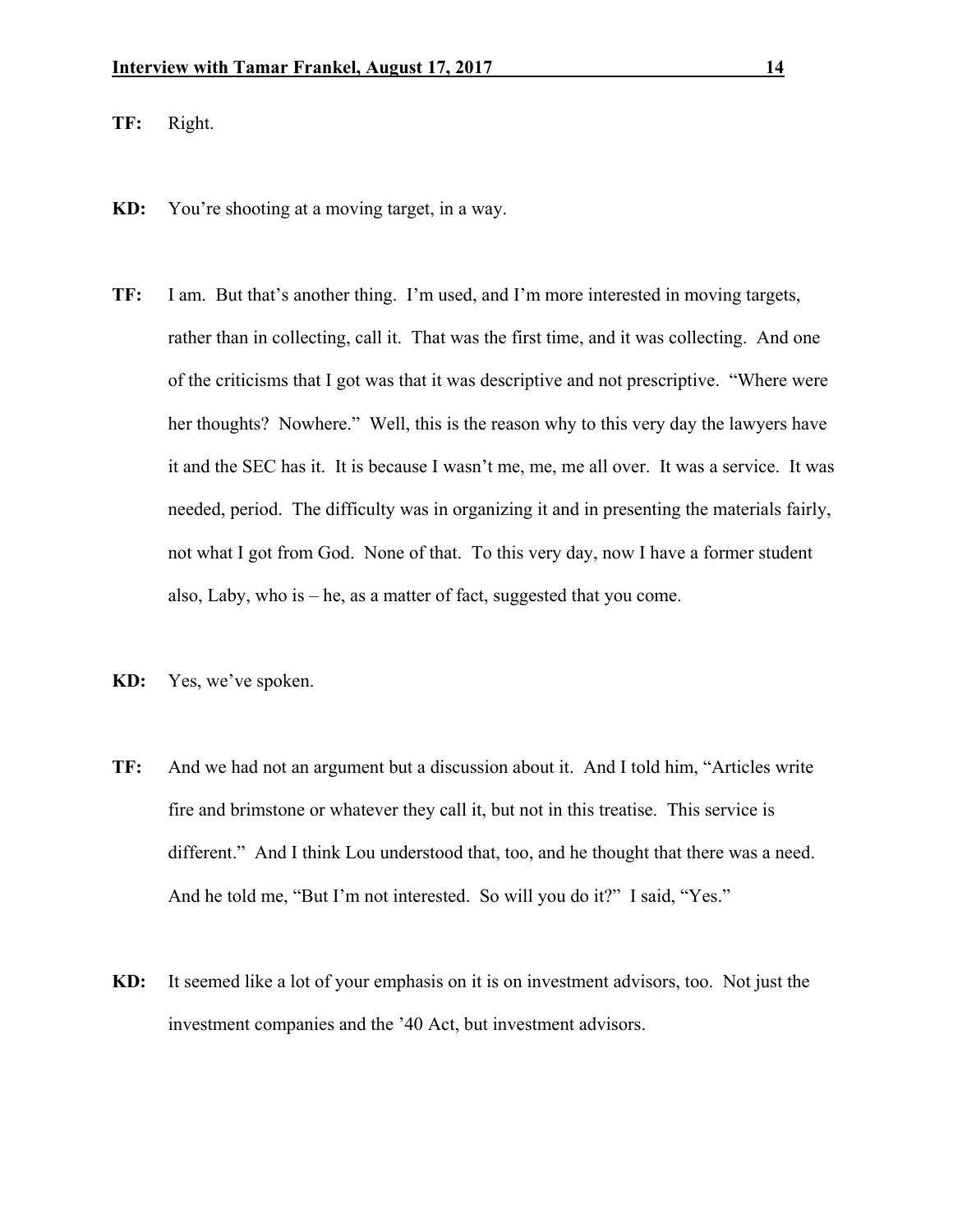**TF:** In the beginning, the advisor – this is interesting – the mutual funds started, after the disaster in 1929, started from the Boston trustee. Now, the Boston trustee got a lot of requests. People didn't know what to do. The Boston trustee couldn't give personalized advice to everybody. So what they did was to create a pool of lesser and say, "Okay. We are going to deal with it, but with you and everybody else. We are not going to take care of the wife who wanted to go abroad," and all sorts of things that they used to do. "Not to you." Okay. What is interesting is that as a result of it, the design of mutual funds is that you have all the money of the clients in a corporation, then you have a board, and then you have nothing.

 This is a corporation without anything, except a contract to the advisor. That's what it was taken from. Now, in corporate law a corporation cannot outsource all its activities. The courts, a long time ago, said, "No." And when I looked at it, I said, "What the hell is that?" Then finally, afterwards, the contractors achieved some supervision by the board, was sitting on all the money. But the supervision is the head, or the Boston trustee is the head there.

 So what happened next – and that stopped then, but that was the beginning, and we still have it. Now the question is, who owns the trustee? In some respects, in Fidelity, a family. He owns it. In the other, about six or seven, the public. In Vanguard, went back to the investors. They not only have a contract, they owned whatever they pay.

**KD:** And this is one of those things that was changing when you were writing your treatise.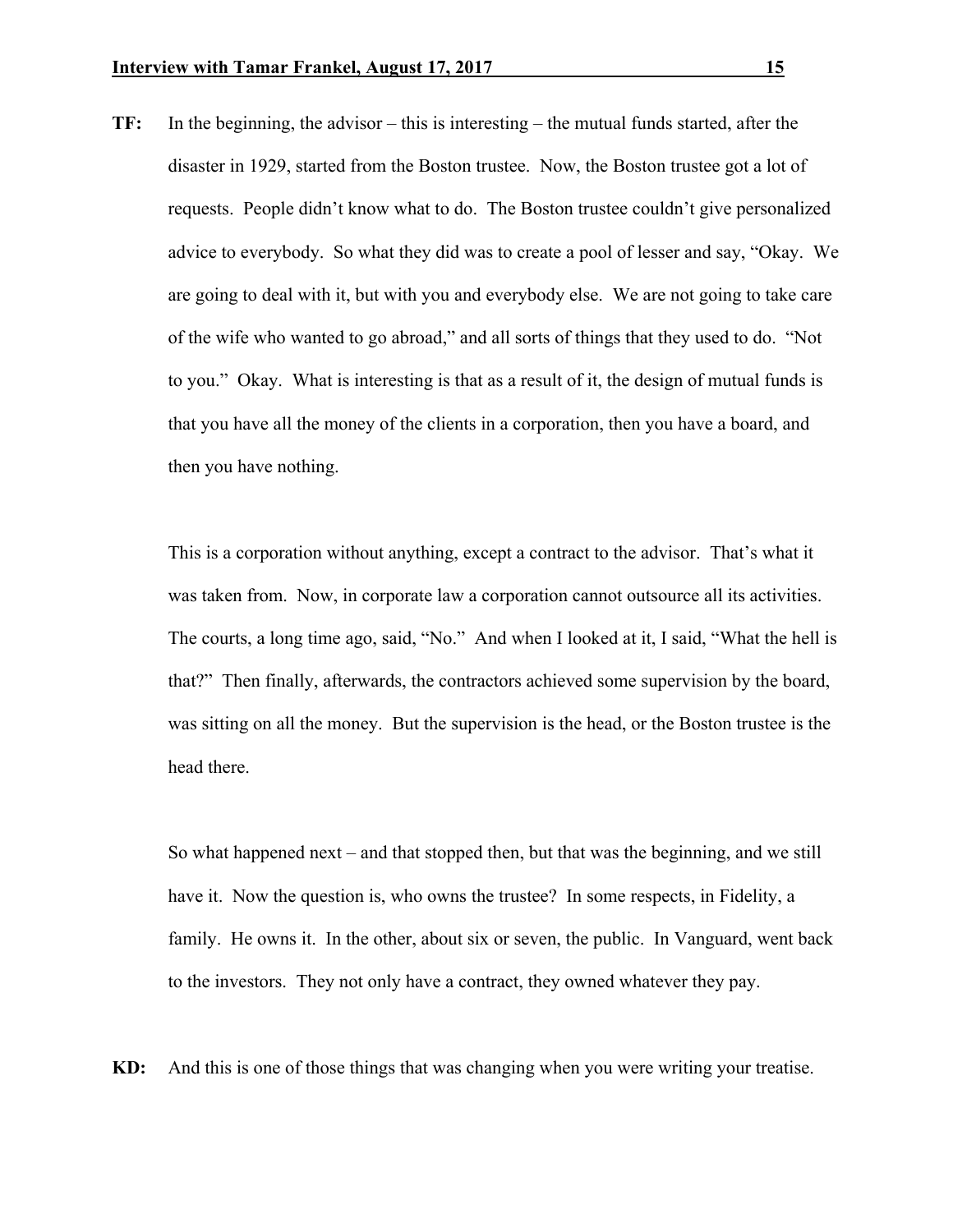- **TF:** Right. Right, but it continued. At that time, Vanguard didn't exist, or at least I didn't know about it. But there were other things and it became clear that – and that is what brought me, really, to fiduciary law. It's other people's money. Face it.
- **KD:** Yes, working your way through the investments –
- **TF:** How some belongs to me, some doesn't belong to me, what words are used. Then I went to history. I have a teaching book on that and I have a book on fiduciary law that was translated into Japanese and into Chinese.
- **KD:** But first you had an article, back in the early eighties.
- **TF:** That article is now I was so surprised. I'll never forget it. I met someone who is now a judge, and I won't mention his name. And he said to me, "Tamar, you don't understand. Everything is contract. And fiduciary is implied contract." And I said, "That is wrong. It is property issue. It's not a contract issue. It depends." I can be the best – the smartest person on God's earth in connection with securities, but if I gave my money to somebody else, I'm a baby. So where's the contract?
- **KD:** When did this article come out? I think this is your first statement.
- **TF:** It was in '80.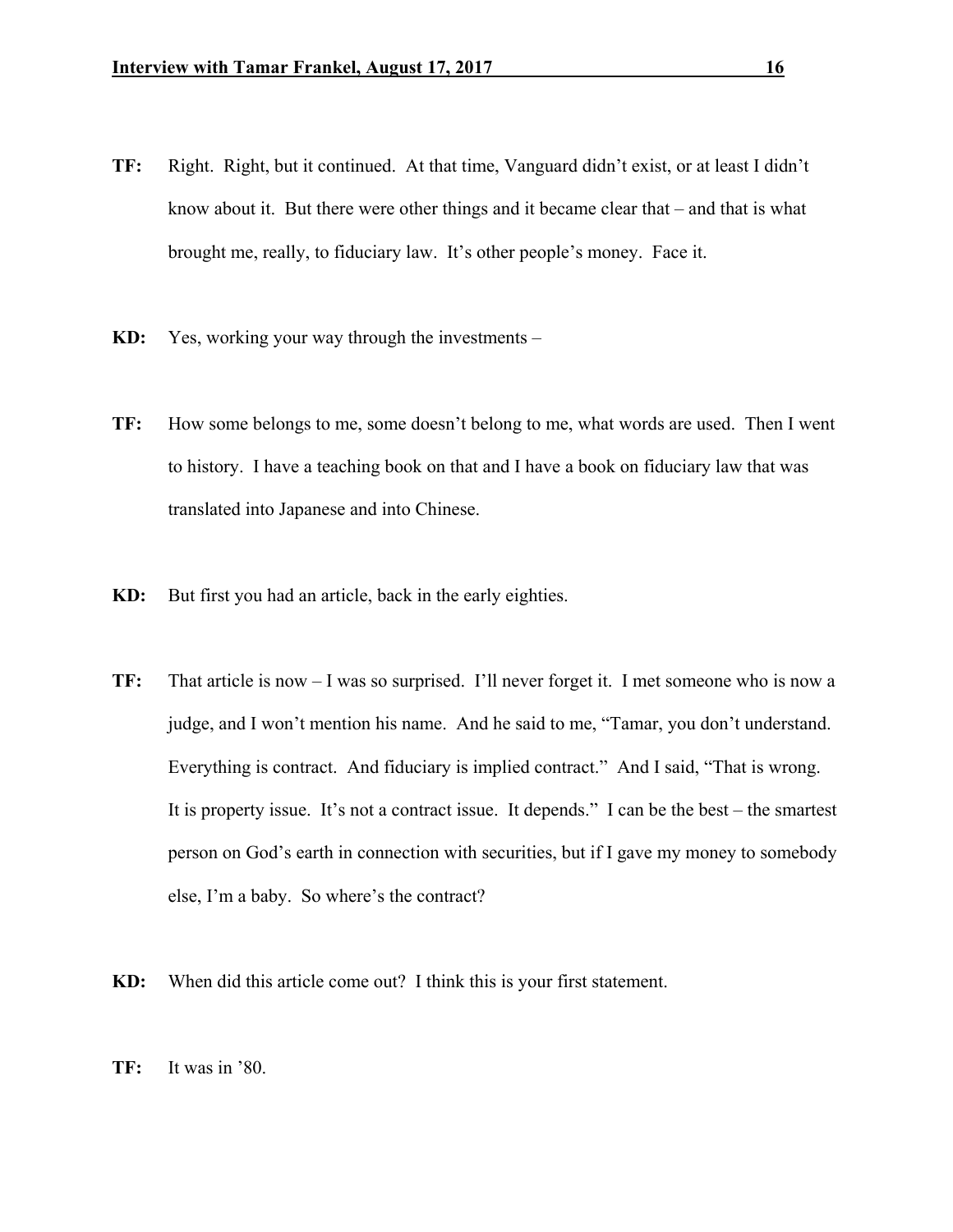**KD:** Yes, this first statement that fiduciaries need to be looked at, not from the different areas within which they work –

**TF:** Correct.

**KD:** – but together, conceptually, as fiduciaries.

**TF:** Right.

**KD:** When did that idea start to germinate? Do you remember?

**TF:** I taught for a year – I think for a year, maybe two , I don't remember – in Berkeley. And at that time, the rule was – and that was the big, big, big thing, law and economics. You quantified everything, from one to five. Are you a smart person or not? I had some experiences after that. Also, this quantification of something that is conceptual. And the result was to – I began to think about it also because I did have some background in trust. It occurs to me now, simply in my childhood we had to trust each other. And then I began to think about it. I don't remember a particular situation. And by the way, I wasn't a good teacher at that time, I know.

But as far as writing is concerned  $-1$  heard so much about quantification  $-$  my reaction was negative, and that's how it started. Now, I don't remember where I got the germs of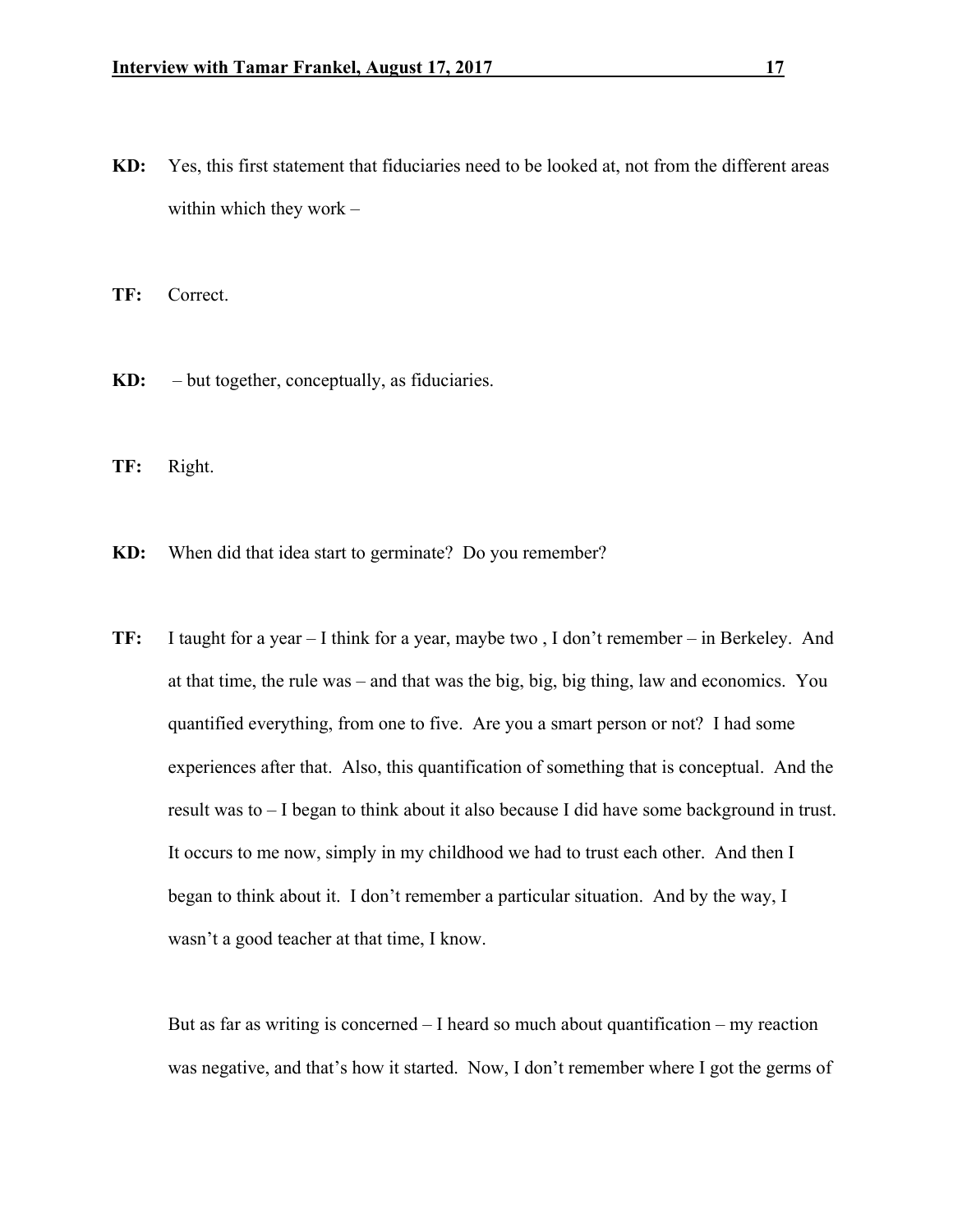it, but I think it was because of trust law. There was a law, but if I took the money from somebody else, I was a contractual party with implied – and that was something that didn't jibe.

- **KD:** The SEC, in the seventies, through that period, was starting to go after gatekeepers: lawyers, accountants. Did that factor into this development of these ideas at all?
- **TF:** It could, although I came to the SEC much, much later. But I would say one thing, yes, I read a lot. And what really was the difference was avoiding contract law. It was against contract law and for a transfer of property, other people's money. But it's not only other people's money. That was another thing. I did look at lawyers. I don't know if I wrote it, if I published it, but I looked at the history of lawyering and the duties that lawyers had – why? Why lawyers? Why doctors? And the same thing then applied. It's something that they don't want you to know. Nobody can be expert in everything. So once you need that, and once you need society to depend on others, then you'd better have others being reliable. Otherwise, you lose the value for the society.
- **KD:** But you need a legal structure for that to happen.
- **TF:** To enforce it. To enforce it. Because it did not that was another thing. It was later, but I wrote a book about trust and honesty, America's business. And that was exactly it, that if we want to be poor, we should stop trusting each other. But if we want to trust, we've got to be trustworthy.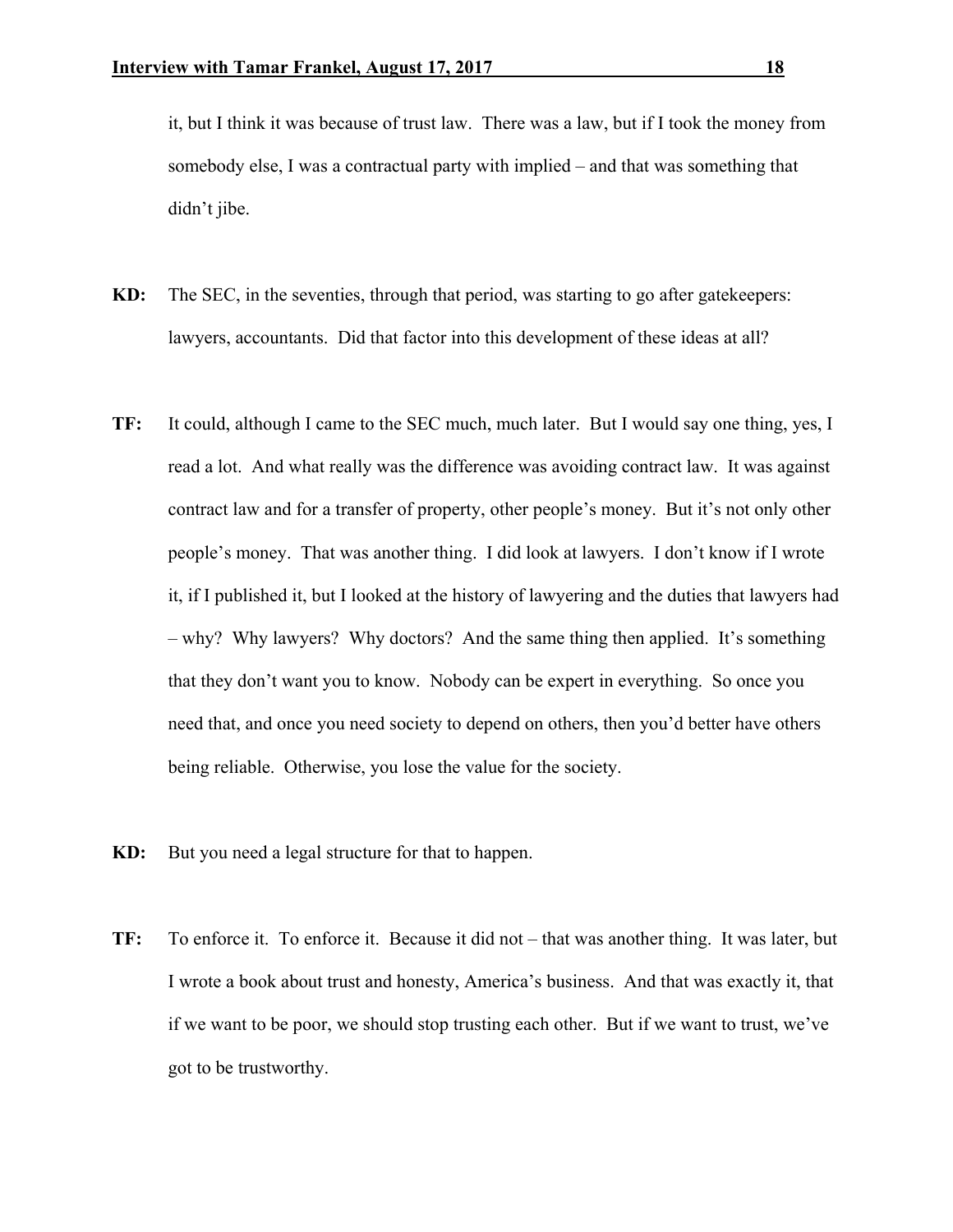- **KD:** Did that article, the fiduciary law article, make an impression? Did you hear a lot about it?
- **TF:** You know what has happened it to it now? There's a book about writing that made a difference, and I got a request to permit it. It is now – is going out – I think it's Oxford. They even paid me for it. I was so surprised. But they wanted my consent. (Laughter.)
- **KD:** Well, that's terrific. At the time, did you hear much? Did you get much response, at that time, back in the early eighties?
- **TF:** I got pushback, and that was hostile to some extent, by everybody. But that's another thing. Here, people want the result – immediately, yesterday. I was not taught that way. So first of all, I may be wrong. Okay. And then afterwards – what did it for me was a conference in Toronto. And there, there were also people from New Zealand, and there was an argument about that. And some snickered, but there was a woman there who became a Supreme Court judge in Canada. She is now, I think, still, the chief justice. She didn't snicker. And the first cite to this article was by the Supreme Court of Canada that held that a psychiatrist who gives drugs to a client for sex is a fiduciary. Bingo. Now I have – and this, I count. I have three such cites in Canada in Supreme Court, and one in Israel. But at that time, I got a lot of pushback. "You don't know. Besides, you are not an American lawyer." And economics meant a lot.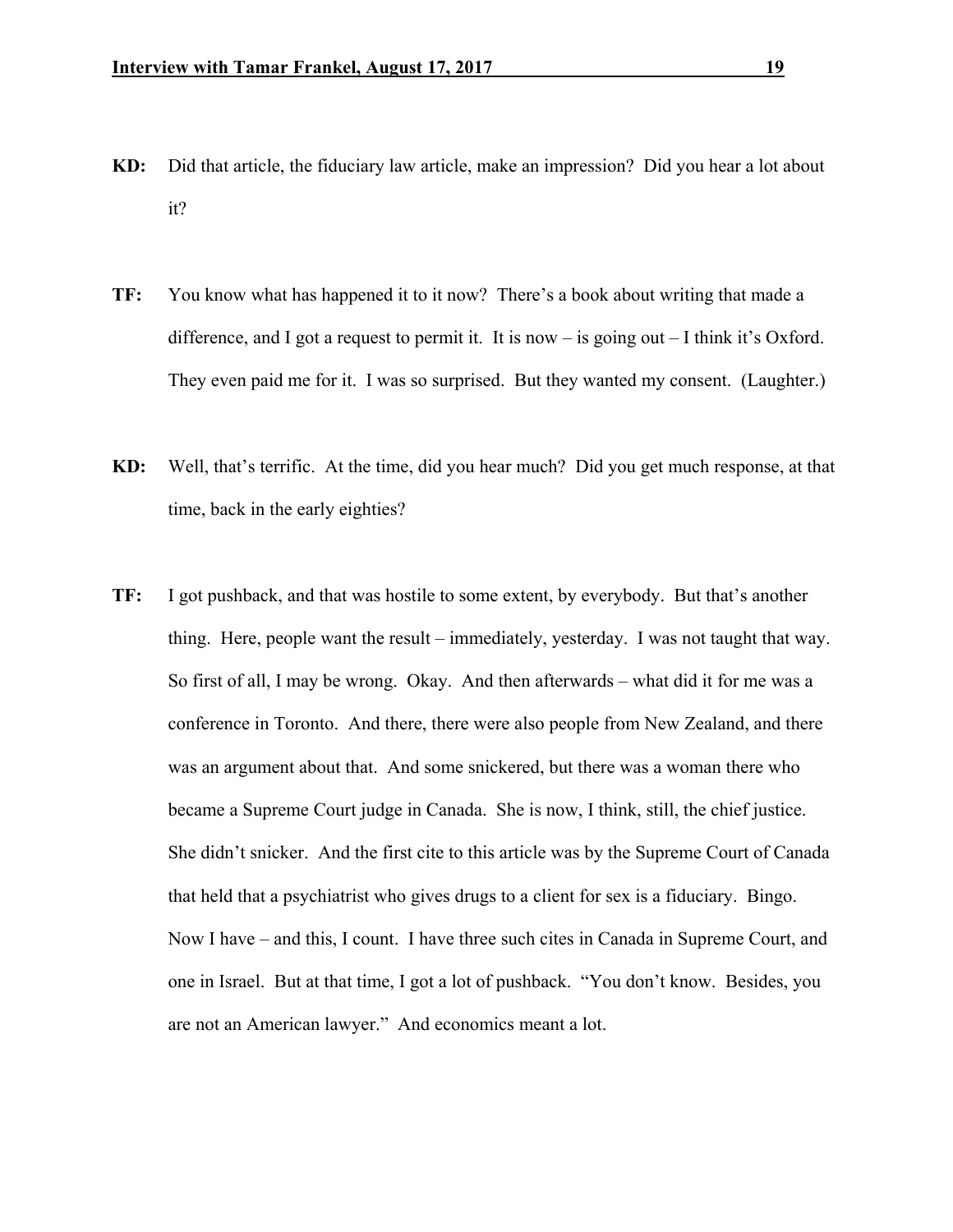- **KD:** The law and economics movement was very strong.
- **TF:** Law and economics. And it wasn't a discussion, it was winning. It was, if you don't agree with me, you are my enemy. I'll tell you what – and that was a time when I was already teaching. I wrote a little parable on teachers who gave higher grades to those who paid. And one teacher started it, and the other thought it was a very good idea, so they continued to do it. Everybody then charged for a higher grade. Then the employers began to realize that the higher grade doesn't mean the higher quality, so they began to disregard it. The students really disregarded it and then the teachers, again, began to look at the quality. However, it didn't go back completely, because the bitter taste of the other money situation somehow remained, and the employers are still not quite sure that they're getting it. And that parable I gave to a former dean of mine, and he was furious at me. He was so angry. And so, I decided, I didn't publish it. Now I'm going to publish it. (Laughter.)
- **KD:** So this is really something that you saw in the academy.
- **TF:** Oh, yes. It was terrible. There were some other stories, but I won't –
- **KD:** This is the eighties here?
- **TF:** In eighties. It was terrible.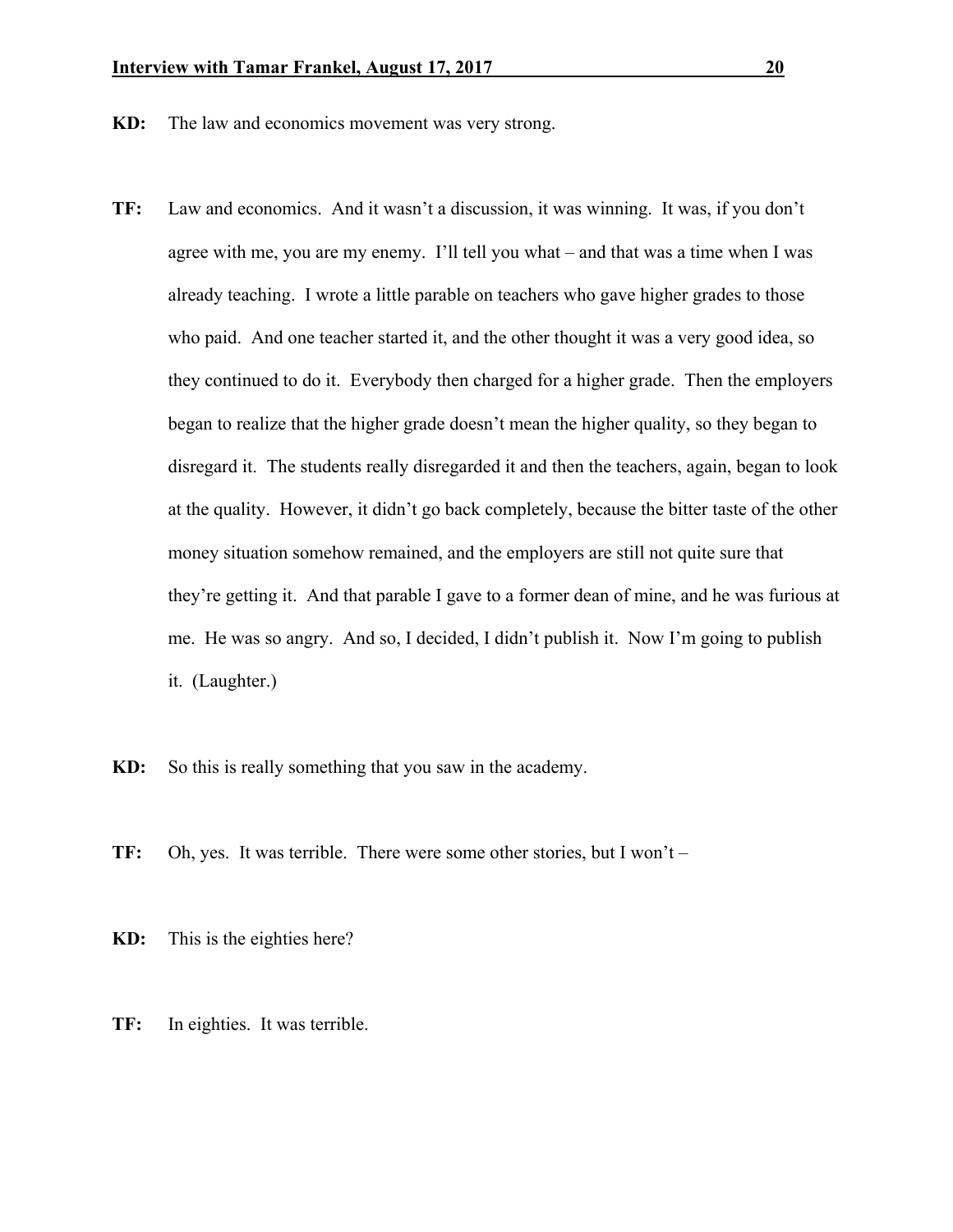- **KD:** There was a big cultural change at that point.
- **TF:** Oh, yes. But it still stuck.
- **KD:** Let's move into the nineties a little bit, and this is a period when you moved around and did some really interesting things. One is you went to the Brookings Institute for a little while?
- **TF:** Yes.
- **KD:** Tell me about that.
- **TF:** Well, I was asked I met someone, we discussed, and then they said, "Why don't you come?" It was that kind of thing. We talked law. And, of course, if I didn't know anything, I wanted to be there. What happened for me in the Brookings is that somebody said "securitization," and I had no idea what it meant. So that was a perfect thing to look at. And I began to write about securitization. And, oh, what's her name? She was at the Fed, and she was there. We became friends.

 Anyway, she knew a lot of government. At that time, it was not Fannie Mae, but Ginnie Mae that began to buy from mainly – well, from those banks that held mortgages. And that was a time when they didn't have enough money, because people were taking – it was inflation. People were taking money out. So the government took the mortgages.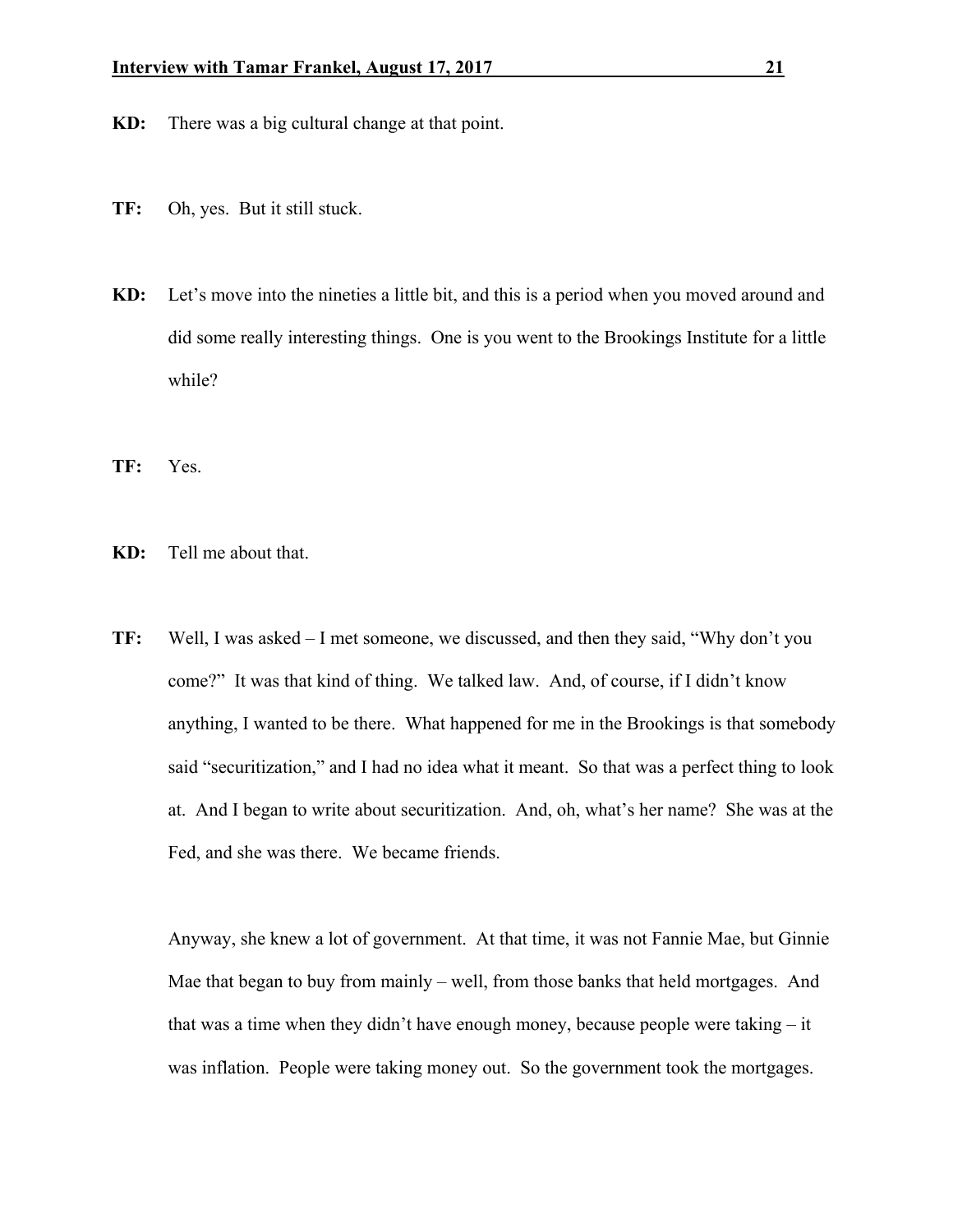And then, when the government added a guarantee, it could be so, and then the money could go to them. That's how they saved small banks or whatever they bought. That was of interest. And because the government was involved, she invited some people from the government, and they explained to me this. And afterwards, I came back, and sure enough, then I wrote a treatise on securitization.

- **KD:** So you first encountered this as a way to get past the liquidity crisis of the seventies, right?
- **TF:** Yes. But then afterward, there were many other questions. And I still teach it in mutual funds, because is it a security, or is it not a security? And the mutual fund is the one that invests in securities and issues securities. So it still has – and besides, they have to know something about it.
- **KD:** And, again, when you're writing about this, it's fairly this was only happening in the mortgage market at that time, right?
- **TF:** It was happening in the mortgage market, but not exactly what I have written by the way, what – this treatise is translated into Chinese. Bowie bonds. You remember that?

**KD:** Yes.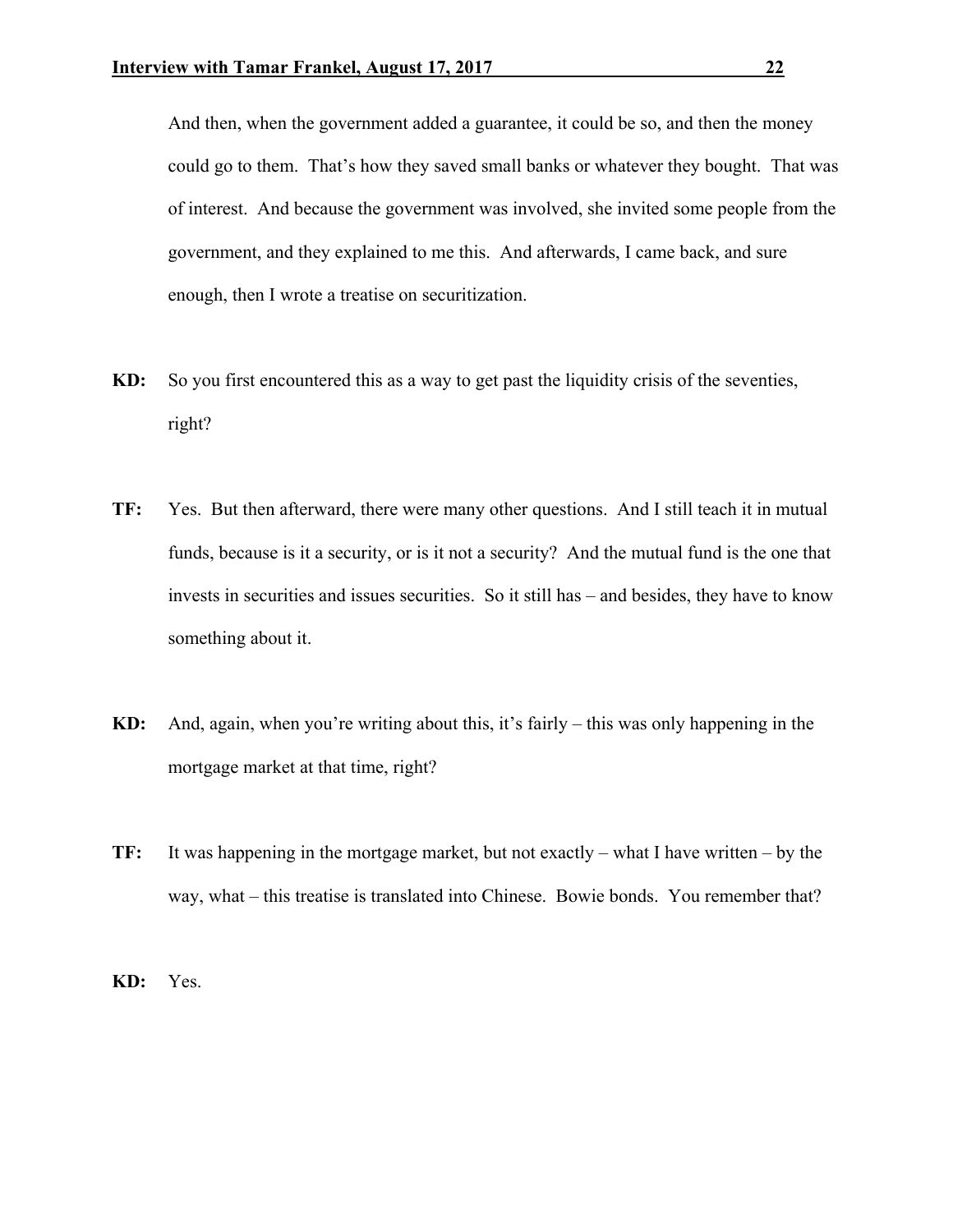- **TF:** Bowie didn't have mortgages, he had rights to his songs, and so he securitized them. And then there were some others. So it wasn't mortgages only. As a matter of fact, what happened was that the mutual fund people looked at it and said that's a very good way to get out. So that's when the SEC said, "Hold it. Rule 2a-7. If you want to be out, then you can't do this, you can't do this, you can't do this. And the only thing you can do is loans. **IOUs.**"
- **KD:** When you were writing about securitization, did you foresee some of the issues that would come up later?
- **TF:** Again, this was descriptive and not prescriptive. But afterwards, I did write articles in which I did mention it. But by that time, we had so much trouble. And I did write a number of articles on why the trouble came. Wells Fargo, at that time, did also one of those things.
- **KD:** And then shortly after that, you went to the SEC, I think?
- **TF:** No, I went back. It wasn't so shortly after that, but I think when the SEC began to use my treatise. When did I go there? In the eighties, also.
- **KD:** Yes. I think you did a short stint in '85, and then a longer one in '87, something like that.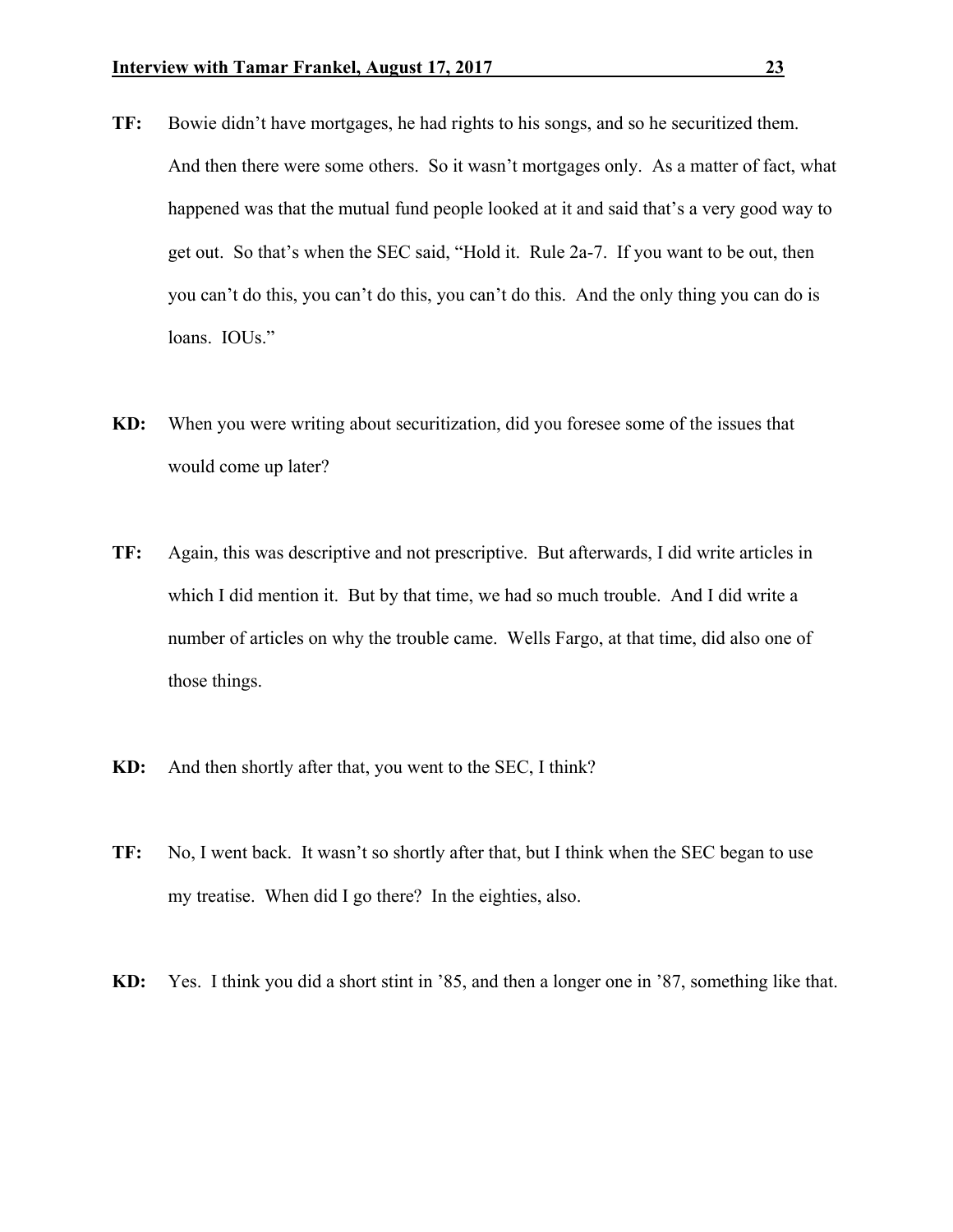- **TF:** I stayed there for a year and a half. First, it was a year, and then they added. And interestingly enough, I went – where did I go, to some country, to talk about securitization because they didn't have anybody? (Laughter.)
- **KD:** You wrote on China securitization, I think.
- **TF:** No, it wasn't China. It was a Muslim country. And as a matter of fact, one of the people there said, "Frankel, Frankel, isn't that a Jewish name?" I said it was a German name, but afterwards I told them, "Don't send Jews there." (Laughter.)
- **KD:** Yes, good idea. Anyway, the SEC period, did you come in to work with the investment management division specifically?
- **TF:** Yes, it was definitely the investment management division. And it was again, I learned. I don't know how much I gave. I don't know what to say about it. Ask me a more specific question.
- **KD:** Well, let's talk about how you got there.
- **TF:** I was simply asked. I didn't have any contact, also. It was kind of out of the blue. But it was something new, and so, sure.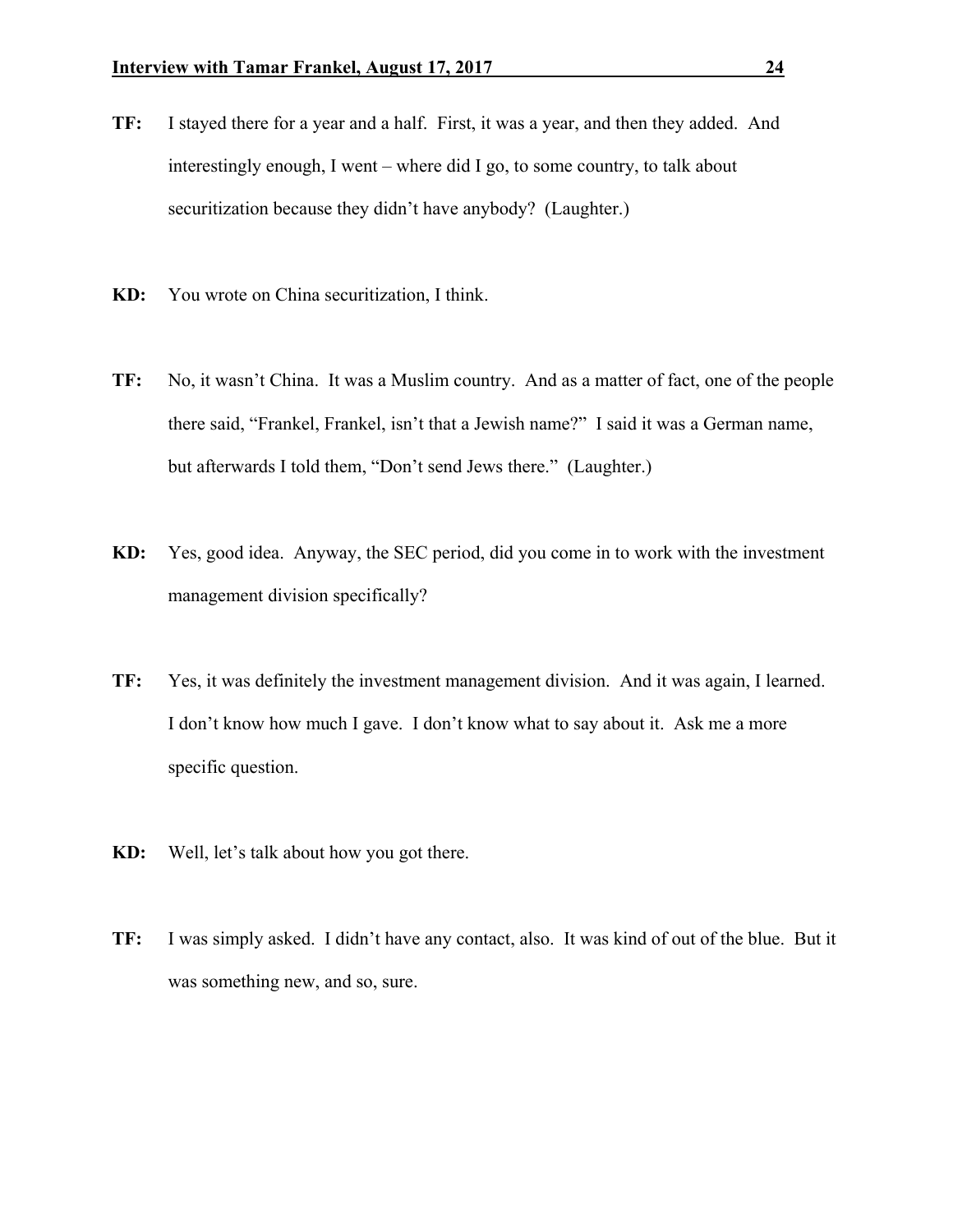- **KD:** When you came into the way this usually works is younger folks begin their careers by going to the Commission.
- **TF:** Right.
- **KD:** And then they work for a few years. And you were very well into your career at this time.
- **TF:** Well, I had tenure here. I did not want to practice.
- **KD:** Let's talk about some of the things that you learned there. Investment management had just gone through a big study. It was called the *Red Book*.
- **TF:** Right.
- **KD:** Was that still the basis for what everybody was doing?
- **TF:** Yes it was. It was a guide that one had to look at, and it was a very useful one. So this was number one. And number two, I, for example, was impressed and surprised that when the Labor Department had some interpretation, they asked the SEC, "What is your interpretation?" Turned out that it was different, because of the sources. But what I saw was a corporation, a give-and-take. The same thing applied with even sending me to talk about securitization. It was another department. It was the Treasury that was asked, but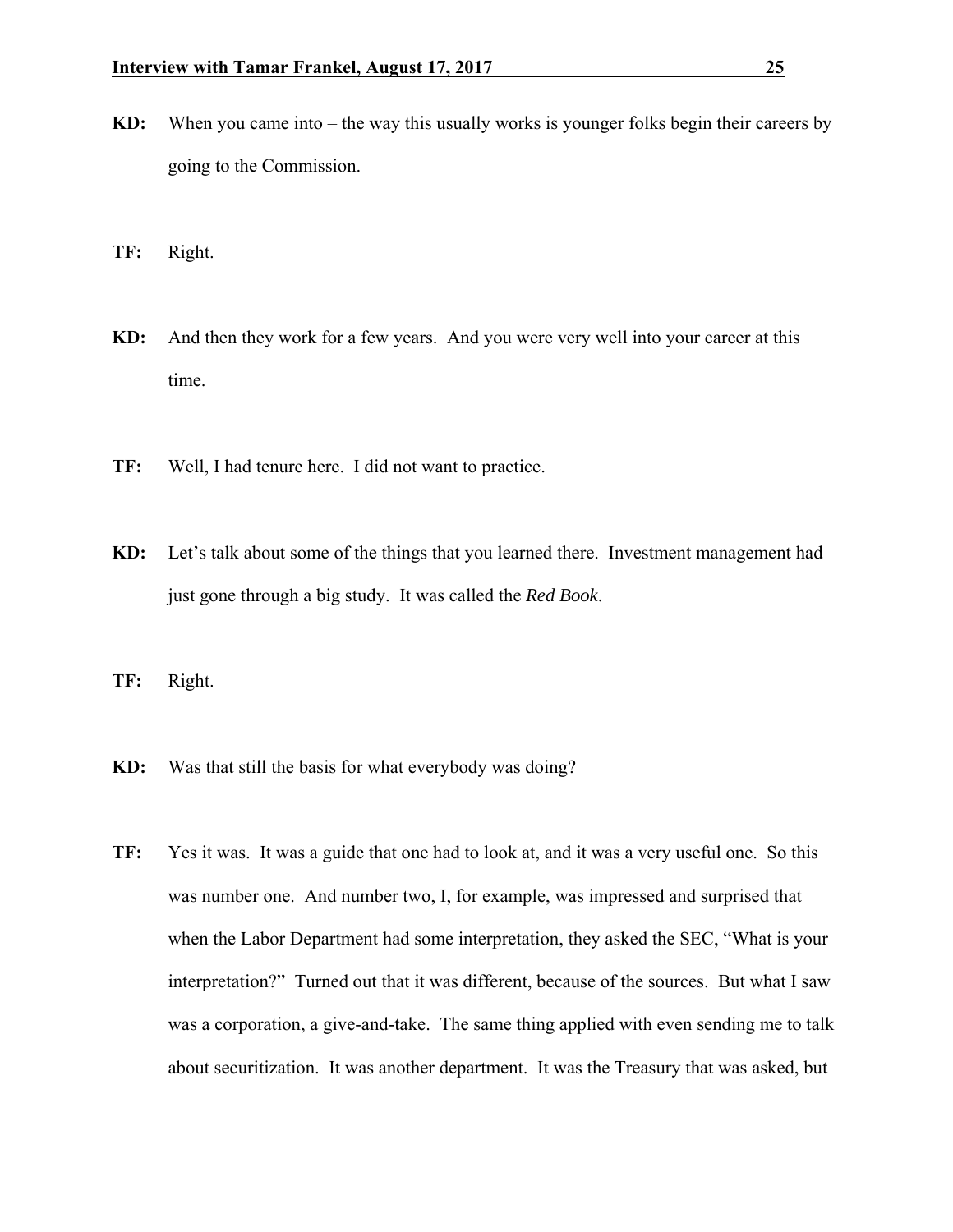they didn't have anybody there. So what I saw at that time, and I think it remains today, is really corporation on the same subject looking at it differently.

- **KD:** Were you involved in rulemaking at all?
- **TF:** Yes. Well, I was involved because I was there and listened. And I saw exemptions. When it came to mutual funds and insurance variables, I was more involved, because I knew more. People would come and ask.
- **KD:** Money markets are –
- **TF:** Also at that time. A little earlier. And as a matter of fact, it was interesting, because the Economic Department in the SEC was outraged by this, because they thought it was hiding what should have been told and so on.
- **KD:** The money market funds?
- **TF:** Yes. But in the seventies, I also heard the bankers say, "Don't worry. We'll get it back." So it was quite clearly a political, as well as a financial, issue. You do it here, where do you get – and by the way, the people of the large institutions that wanted the money there wanted it because it was cheaper than to go to the bank. Very simple.
- **KD:** But there was the whole issue of you had to get the exemptive relief in order to do that.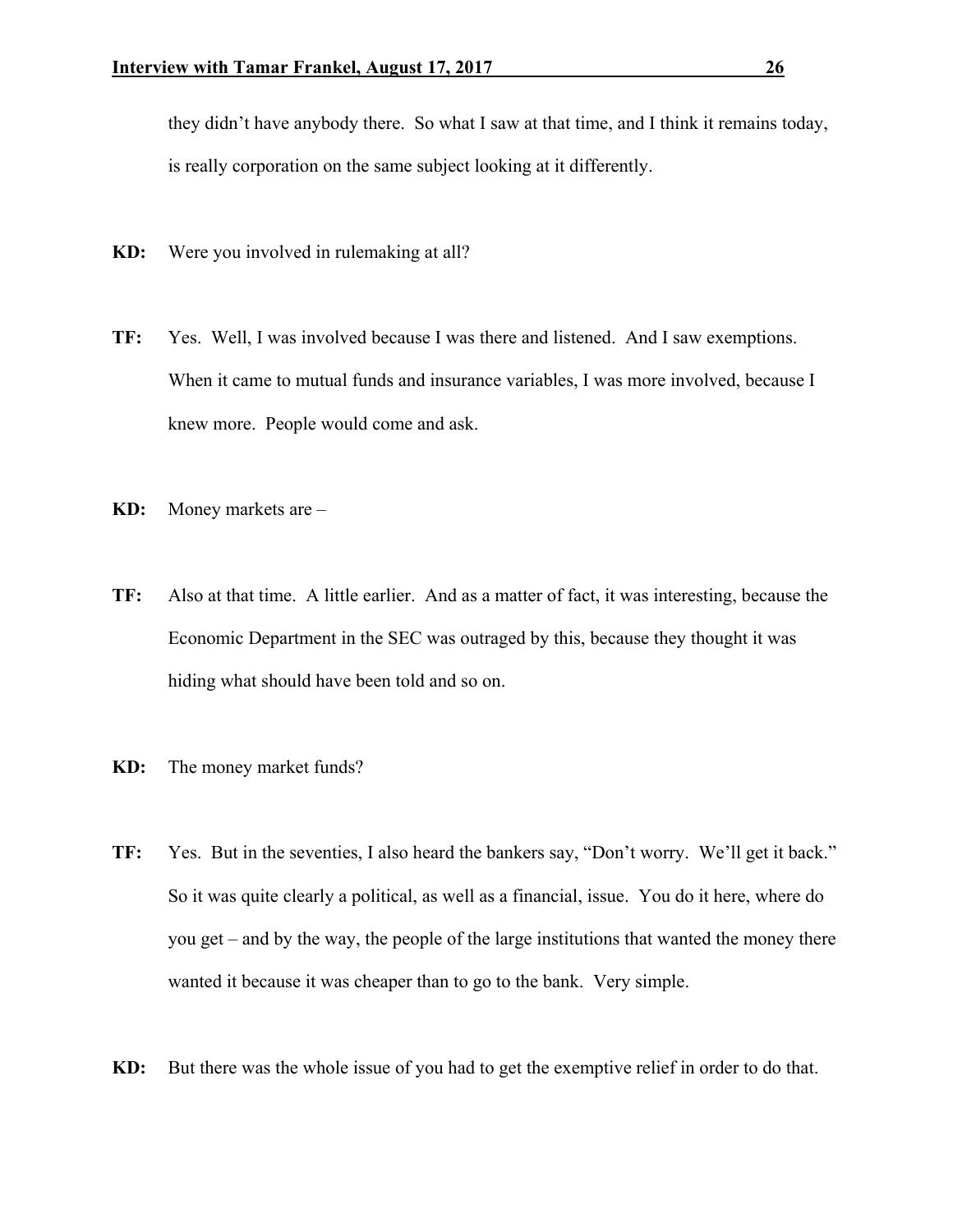- **TF:** That's right. But then they did the rule, a rule that told them this, that, and the other. And that's where they fought. Like now with the DOL. Same thing.
- **KD:** Exchange-traded funds, was that something that you had any involvement in?
- **TF:** Not very much.
- **KD:** So was it your sense that the '40 Act was working? When you came away from this, did you feel like the '40 Act was working and that it was essentially sound, or did you have other ideas about that?
- **TF:** Yes, I had that sense. Not so much because it was working at that particular time. There were all sorts of things that didn't work.
- **KD:** Like what?
- **TF:** Well, for example, pay-to-play. That was when it was introduced. What was working and that's the key to every such regulation – is sensitivity to what is outside that is changing and that requires attention and maybe action. That is what a regulation should be. No law works. There's always some change. And one of the problems now is the fighting about the change.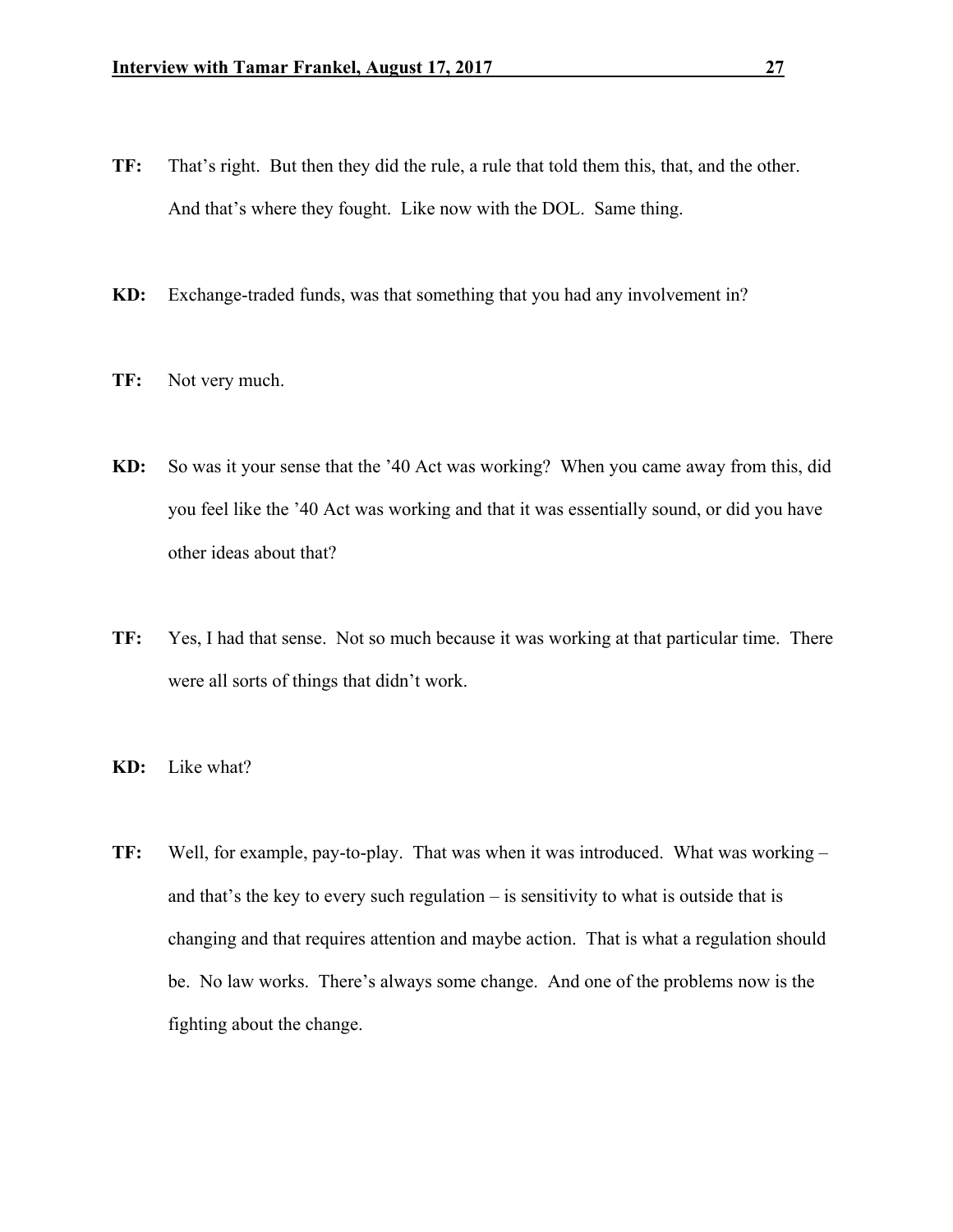**KD:** So the exemptive authority of the '40 Act allowed it to change.

**TF:** That is one thing. But there are three, really. One is the no-action letters. The other one is the exemption. And the third one is a rule. We have buckets of rules. And this is also a very good system, because you start with, first of all, nonpublic – at least in the beginning, you start with learning. For example, the people who wanted no-action letters were invited and they came and explained to us what they wanted to do. So it was a teaching arrangement with the regulators that was terrific. And then the regulators gave also some response. "We don't feel comfortable with it, but it is so small it's not important. Go ahead." And then afterwards, when we see that it is now – only now did I see that they took out one of the no-action letters. They erased it and said, "Whatever is in the past is okay, but not in the future." Why? Because things change.

 So these are the mechanisms for getting the information cheaply. By the way, they also got an awful lot, as far as I remember, notices by phone. So you know what's going on, you know what people think. And you have no-action letter, which nobody knows except that we took. And then you have an exemption, which everybody knows must be published, three months, and so on. So you have a balance between the request, the information, and the publicity, which I think is important.

**KD:** Excellent summary of how that worked. I like that. Is there anything else in your SEC period that you found interesting that we should talk about?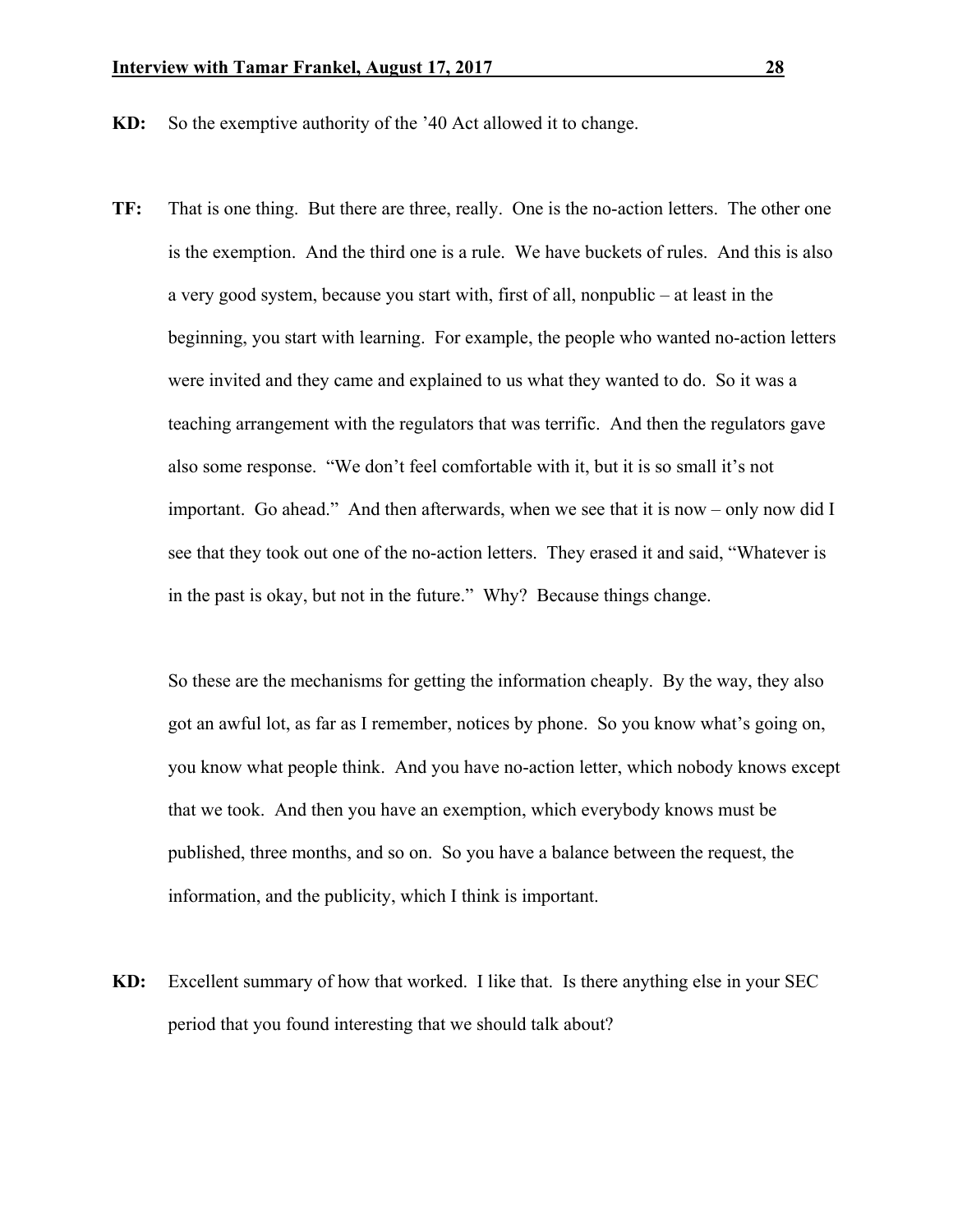- **TF:** I found interesting and important an ongoing relationship with the organization of mutual funds, with brokers. And the other thing is their ability to show and to express different opinions, the value of arguments, and somehow the solution. The process was tremendous. What has happened, I see even now, is more of it, for example, with the CFTC, which was not the case then. And more of it, or at least some of it, with the DOL, with the Department of Labor. So I think it is a creative – and caring. What I saw was also caring agencies.
- **KD:** Did you get to talk to Arthur Levitt much during this period?
- **TF:** Not really, and it is my loss. But what I saw was really, here is a person who knows inside out. He doesn't have to learn from anyone. The other commissioners, with Aguilar, for example, I have contacts to this very day. Not every day, yes, but we meet. And it was also tremendously important that here were people who had conflicting ideas who can work together, which, unfortunately, is not everywhere else.
- **KD:** Let's talk about an instance where it appears that you tried to help people with conflicting ideas work together, which is this bringing together the initiative that created ICANN, that created the Internet registry. It's really interesting. It started out as ISOC. There was a group in the United States.
- **TF:** Okay. It's kind of simple. First of all, I was asked to write a design for a not-for-profit corporation. Well, I taught corporate law, and one of the former students came and asked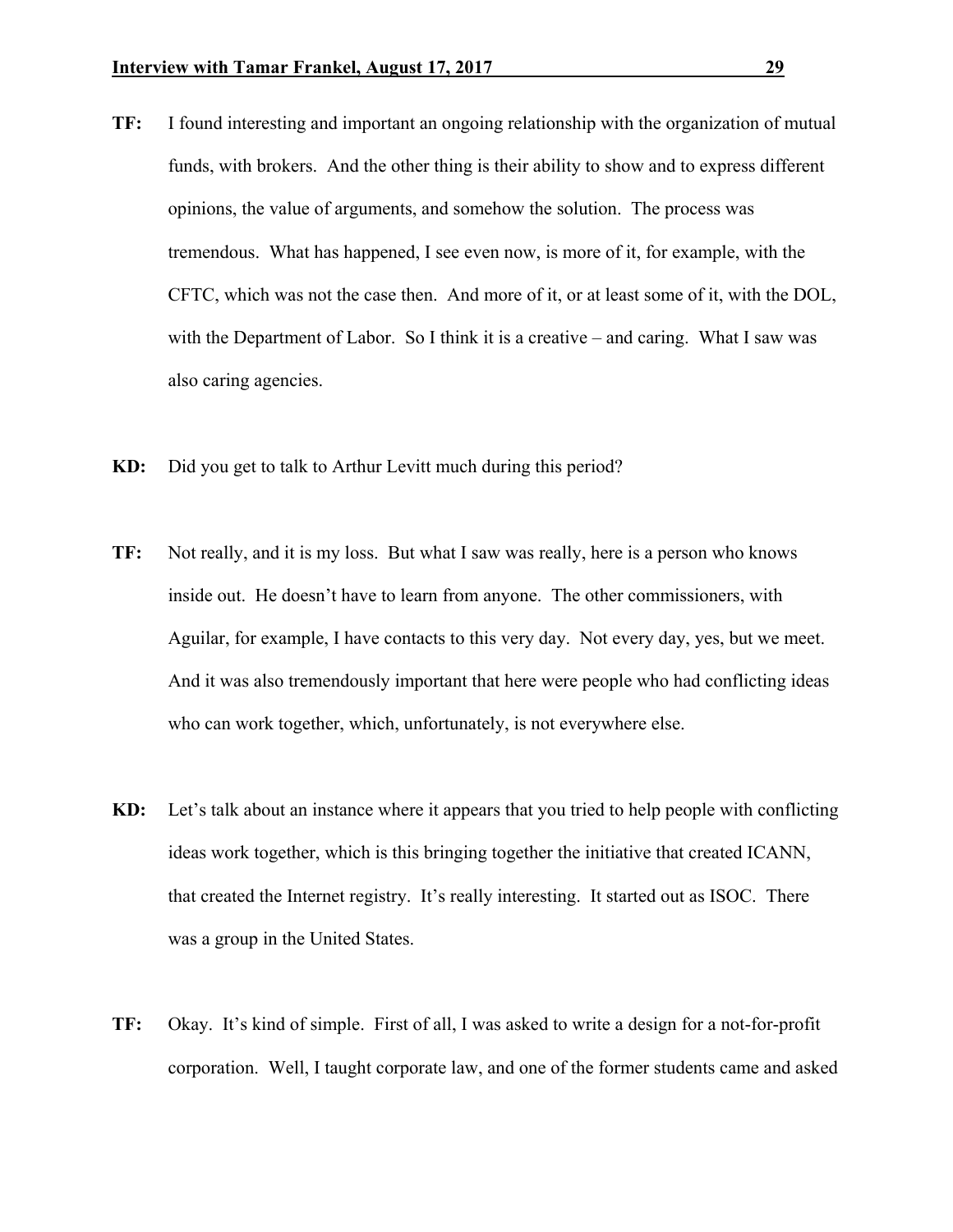for that. Okay. What I didn't know, what this was about. And then when I came, I realized, number one, they had meetings between the techies on the one hand and the business on the other that were continuous, before decision-makers. It was before Congress. It was before the White House. It was before here, there, and everywhere. So one of the things I began to receive is, "I want my fifteen minutes." What fifteen minutes? Well, each had fifteen minutes to just kind of – and that became the forum.

 So I was asked to go to Virginia, to a hotel, where about 500 people met. By the way, this would be in my book, but okay. And they met with me before, and there were kind of talks about breaking the meeting. Well, I'm an Israeli. I went to the hotel and I told them to put some people at the doors, and I sent a message through someone that if they tried to break the meeting, the police would be very soon.

**KD:** People were going to disrupt the meeting?

**TF:** Yes, they were going to. So that kind of disappeared. Then it became clear, I saw what they were doing with the fifteen minutes and so on. Ira Magaziner had come for a few minutes, said, "I hope that this will be" – Ira Magaziner was the responsible person from the White House. So what I did was different. I told them that the corporation should have five or six kind of a name and this, this, this, and this and this. That's a design. We took the large hall and divide – oh. All the newspaper people, out. That was also. (Laughter.) And then we broke it to the five or six things that will create a corporation, and we had blackboards on each of these places. And I told them, "Go, meet, argue, and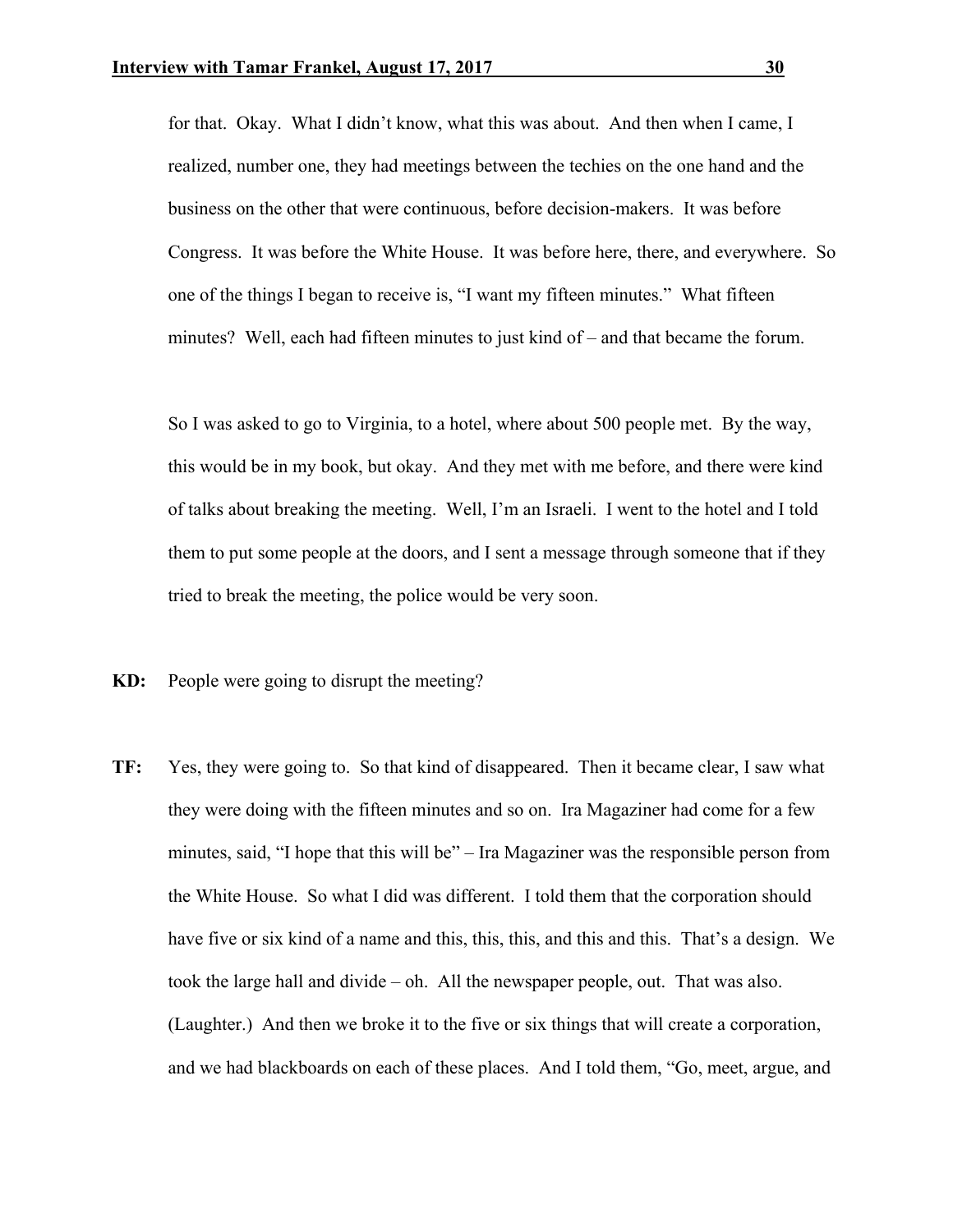then see if you can come to an agreement. I don't want to hear about disagreement. Come to an agreement, and you can walk from one to the other, argue, shout, whatever you want. Come to an agreement. At the end, I want each of these groups to report their agreement."

 And I remember somebody saying, "Who is going to report?" And I said, "You are big boys and girls. You decide who is going to report." I'll never forget that. What happened was, number one, the business people and the techies found that they had a lot in common. They wanted the same thing, for heaven's sake. Second, they all wanted a corporation. That is what they did want. So if I give a little bit here, you'll get a little bit there, and so on. At six o'clock, each of these groups, the subject came, said, "We want this to be the name. We agreed to this name. We agreed to this." And, honestly, there was a hype. There was an achievement. Not winning, but an achievement of another source. After that, I went to Geneva, and it was also interesting. I met there with their people.

**KD:** Europeans.

**TF:** And they said, "Well, what will we agree on?" I said, "What do you mean? We haven't yet met." He said, "We usually agree in advance what we're going to decide." I said, "No way." (Laughter.) But that was another culture altogether. Okay. We did the same thing there. They screamed like you wouldn't believe. In one place, I really went in. I said, "Enough is enough. You know, I can scream, too." And that is when Jon Postel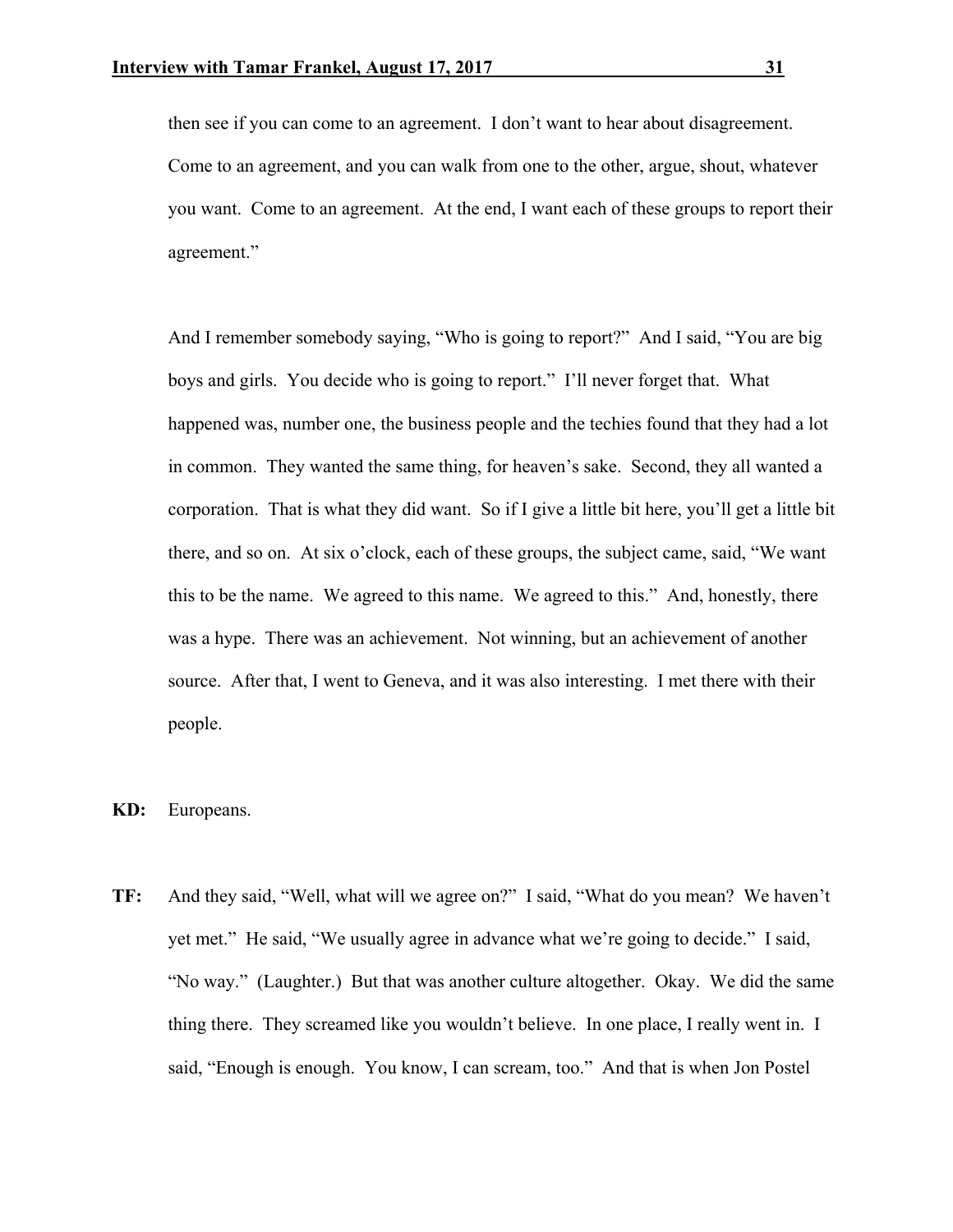was there with his lawyer. And it was interesting. The lawyer said to me, "It won't work." Jon Postel just kind of – he was smart like you wouldn't believe. He understood a little bit here, a little bit there.

- **KD:** But he had been doing this all along.
- **TF:** All along, but he wanted a lawyer, okay? And the one thing I did, I never, never became a chair of the people who managed the meeting. Never. I roamed around, but never. So, at that time also, I had two people who are now luminaries, really – I'm bad at names and especially now – at Harvard. They helped a lot, because one of them was a young man at that time and he typed everything, and so on. I couldn't do it. Then I went, and we came to an agreement. Then we went to Singapore. We did the same thing there. Very different people. People from Vietnam came, not because they were Vietnamese, but because there were Europeans who worked there, and they wanted it there because it was godforsaken place. Then there was an Australian and so on, so quite a few. Very different.

 And as a matter of fact, the guy who was an Australian, I couldn't go to him before I talked to his secretary about what I'm going to say. You know, I really – "Okay. You want to be God, be God." He became, afterwards, a first head. And that was the last one. The one in South America, I talked over the phone. I didn't want to go there anymore, and I wanted my life back. And, of course, there was a time when at seven o'clock I would call Ira Magaziner. He wanted to know what was going on.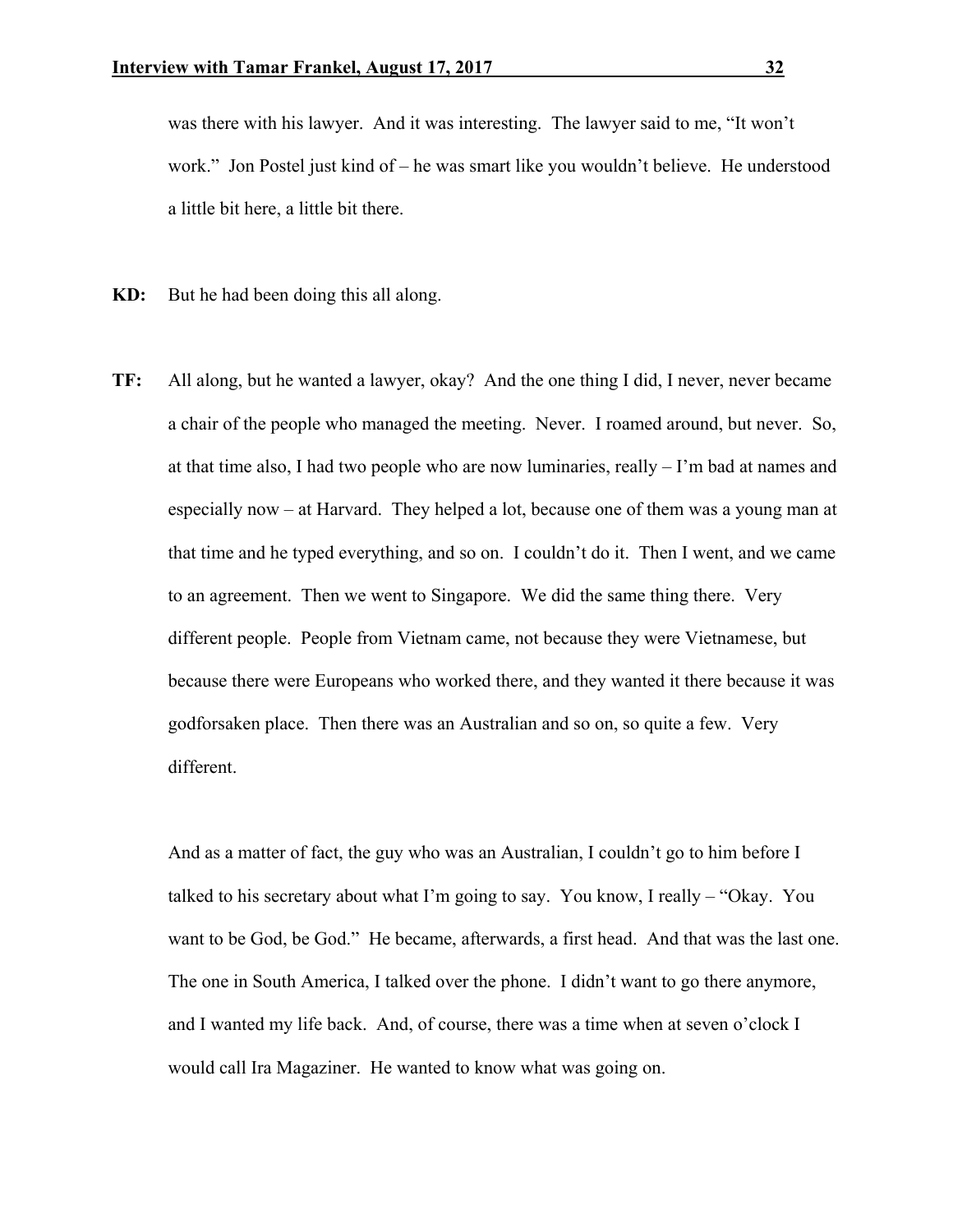Then the other thing that was very important was the twelve people from Harvard Law School Berkman Center. They looked for something to do that they didn't have at the time. And here was a project that they could take, and they were perfect for it. They asked me then, "Do you want to be involved in writing the articles of association," and so on. I didn't. (Laughter.) Oh, there was one more thing. Postel asked me to come and talk to a meeting of about 2,000 techies in Chicago. And I wanted them – he didn't say it, but he wouldn't have brought me – I put two and two together. He wouldn't have brought me there if I didn't want them to vote for the design. Otherwise, he would have kept me away.

 So I put two and two together, and he met with me and so on. And he was God. And then I started talking and explained why and so on, and I remember one of the audience saying, "What does Jon say?" I said, "You know how to read and write. You have a brain. Think for yourself. Say yes or not, but not anybody else." And I began shrieking, and they kind of – "I want an answer now." (Laughter.) I got it. Only an Israeli. American wouldn't have done it, but for me, it was natural.

- **KD:** About how long did that whole thing take?
- **TF:** Oh, it took about six to eight months. And then I wanted my life back. I said, "Enough is enough." But I learned a great deal. And I'm sorry to this very day he did not – he died on the operation table about a few months before this was clinched.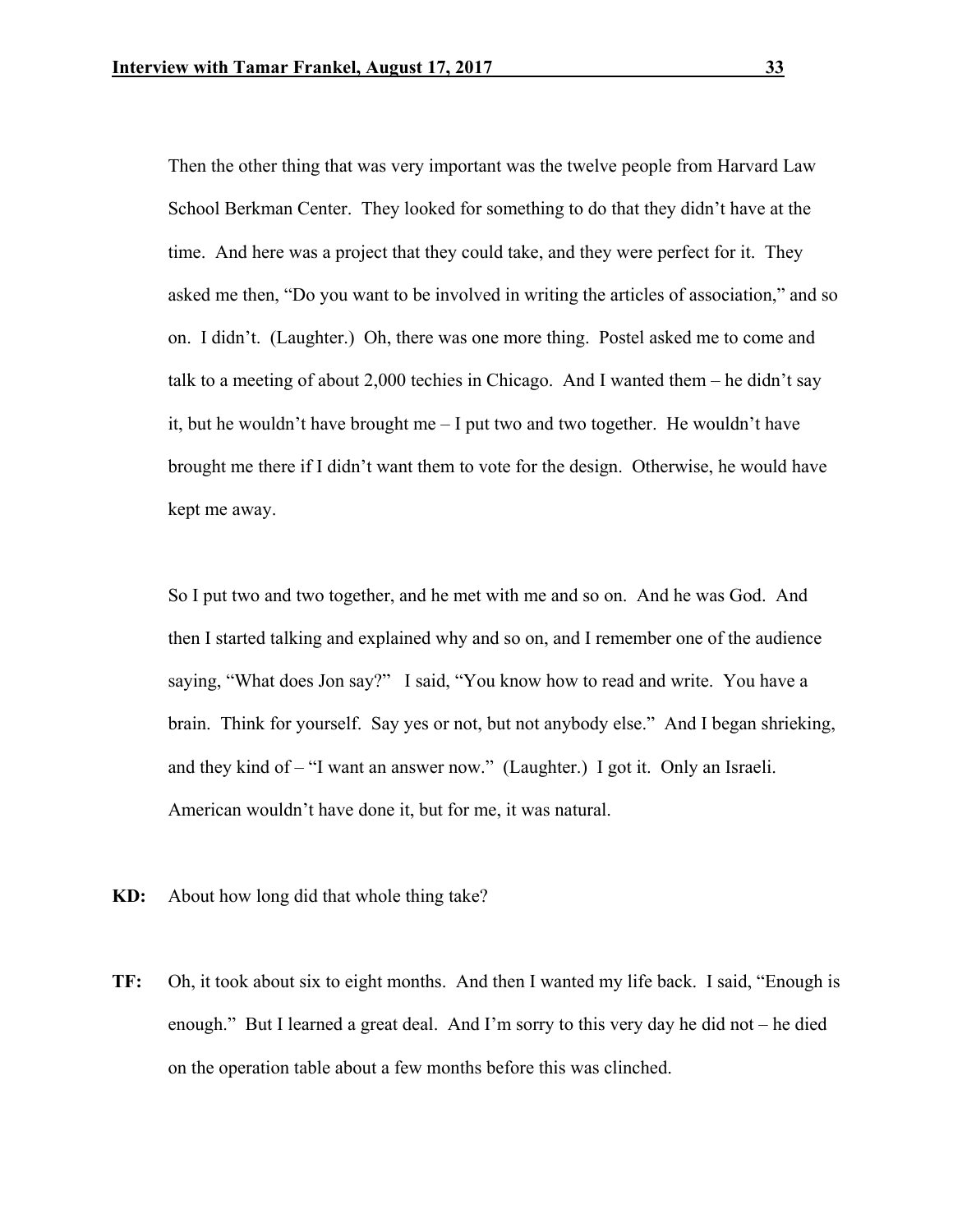## **KD:** Postel?

- **TF:** Yes. One more thing. I did go, and that is when we reported to the congressional group that dealt with it, and explained what we've done, how we've done, and so on, and they agreed. And that was also important, because otherwise – okay. So this was the story. And afterwards, I did something, though. I wrote a teaching book on the Internet and taught it for a few years, never published it. Maybe sometimes I would.
- **KD:** A whole different sidelight for you, just getting involved in that whole project. What other things did you learn besides the techie side and how the structure of all that worked?
- **TF:** First of all, I learned that I don't want to be a politician. When you go to breakfast and twenty people congregate on you and each wants to say his thing, and each wants – and they're fighting there. That was not –some people may feel very good about it, proud and so on, and power. I couldn't stand it. So I wanted the results, but I didn't want it. And there was too much of this. I, afterwards, tried  $-1$  joined a meeting, and it wasn't – and then, by the way, I was disqualified because my son was doing something. My son is a lawyer and a businessman. And I don't remember even how it came about, but it was not my thing.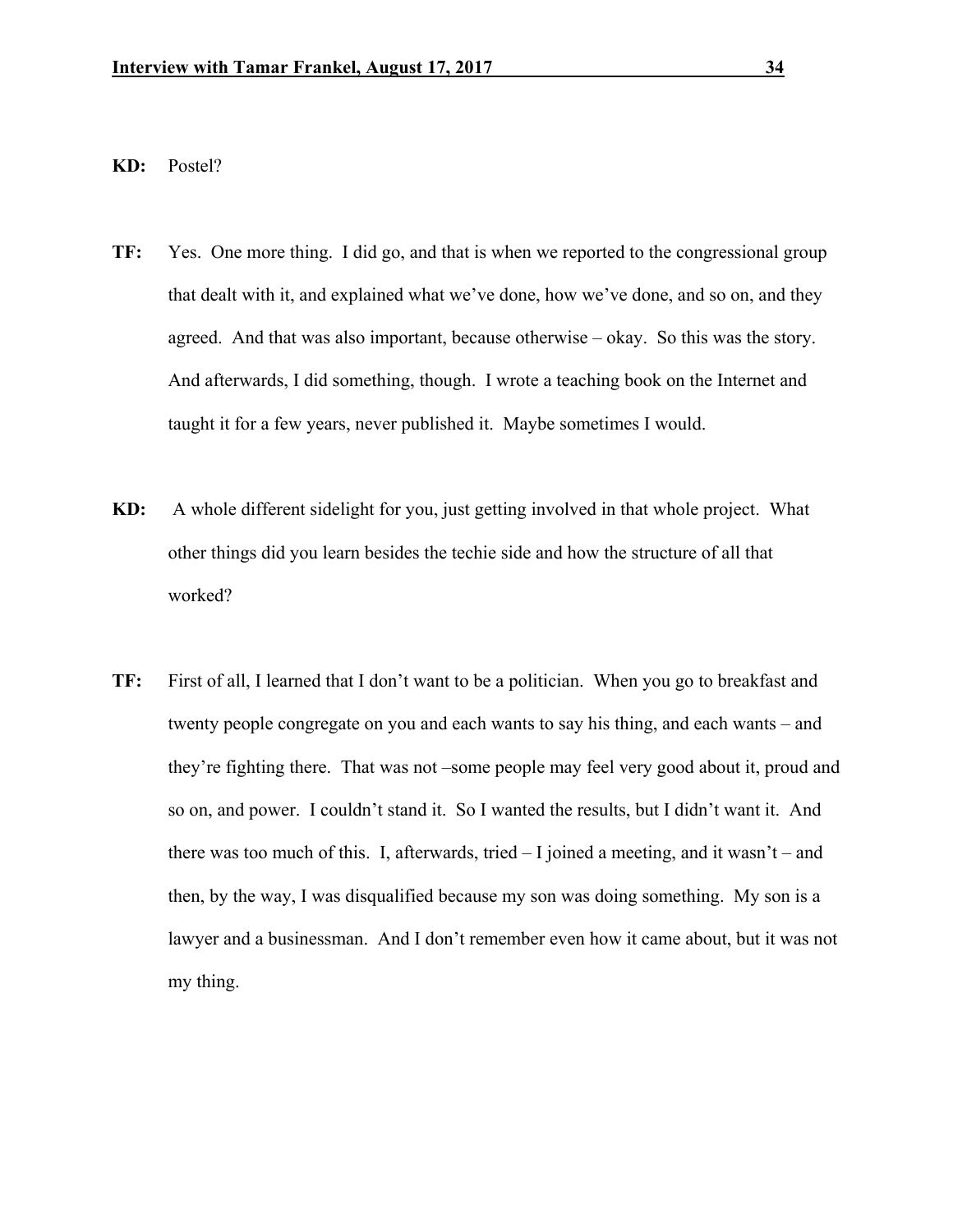- **KD:** Heading into the 2000s, you'd always been an academic. You'd written treatises. By this time, you'd written a couple of very large treatises, multiple volumes. You start to look to writing for the public, and this is a really interesting shift and something very few academics do. I want to talk about how you decided to do that and what the issues were and what the challenge was.
- **TF:** It still is, because I haven't yet published this book. As I said, it's about 120, 130 pages, about living in different cultures. But I'm going to do something else, too. I hope to be able to dribble op-eds of 800 words, because I think I can offer – I'll give you an example. We all talk about the rules that would regulate money managers and so on, and I want to write an op-ed that would say to any investor, "Here are six or eight questions that you should ask any broker, especially when you retire and get your IRA."

 And the questions will be in simple English and will be as simple as you can imagine, and something that you really ask when you go to buy shoes, except that your answer will give some idea. So, for example, I'm doing it now because – I don't know if I told you, but *Wall Street Journal* is writing – you know they have this kind of third of a page about someone?

**KD:** Yes.

**TF:** Well, two days ago, there was somebody I've known by talking to him. I've never met him, Jason Zweig. And he came, and we spent –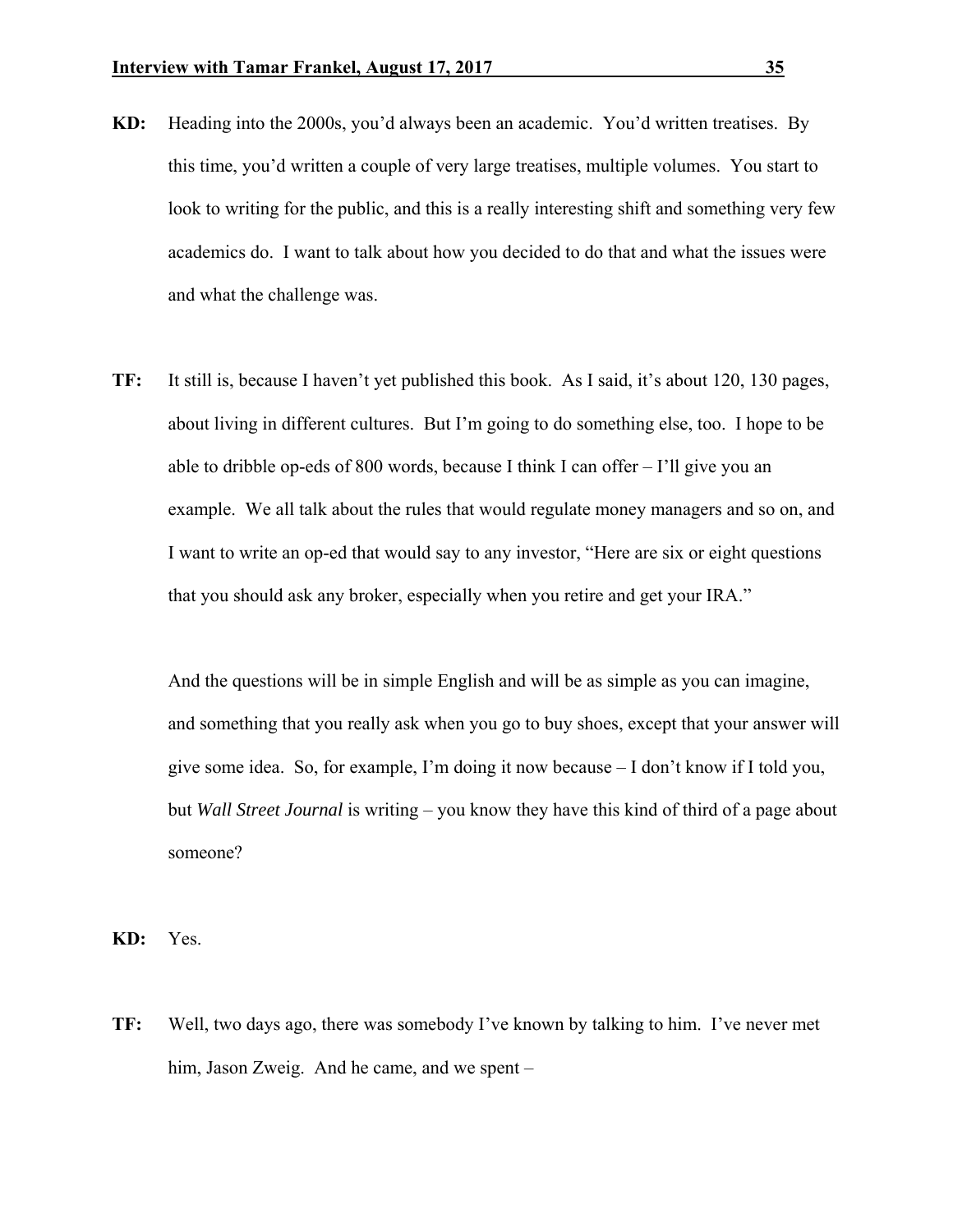- **KD:** Oh, terrific. So you're going to get that *Wall Street Journal* illustration, all that stuff?
- **TF:** Yes, whatever it is.
- **KD:** That's great.
- **TF:** So, okay. Going back.
- **KD:** I think that your book on trust and honesty is definitely pitched much more toward the public.
- **TF:** Yes.
- **KD:** So that would have been the first big one, where you're really stepping back and trying to reach people.
- **TF:** Right. So here will be an op-ed on that. It's just on what questions you should ask. Very simple question, not on how you invest and what you invest and so on. And it's like going to the doctor and asking, "Will it be painful, or wouldn't it?" Yes, you don't want to know all. It's the same kind of thing. So I want people to know that. And they can then stop. Because everyone who retires is not only an object for one transaction, but for two, because he must take the rest of the money and put somewhere. So he is a double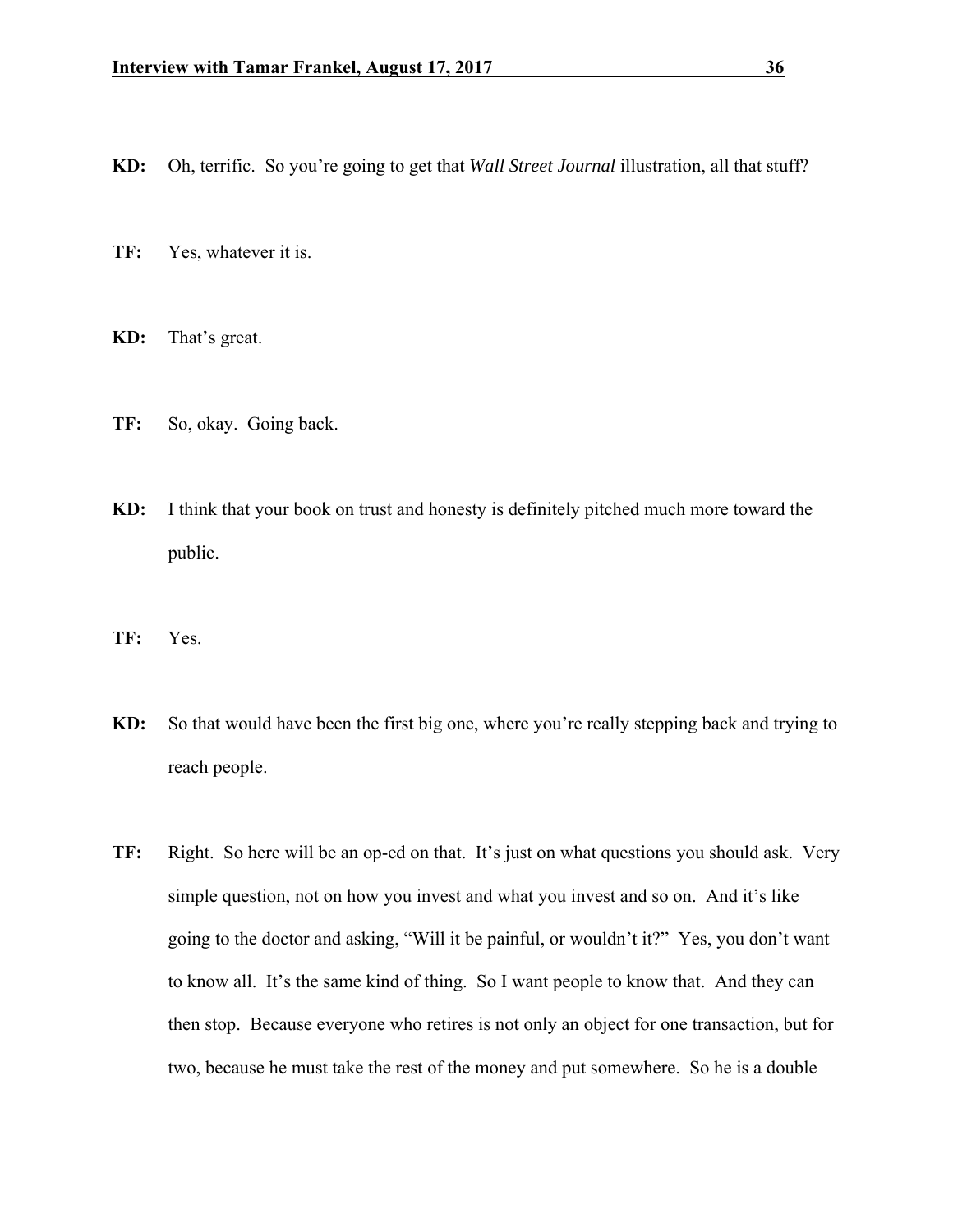whammy for any broker. They will understand, I think. So this is one thing. But I have a number of these, like the one with paying for grades. "I want it. I want it." And that. And I have about four or five, I don't remember what, of the same kind of thing.

- **KD:** So you've got a lot left on your agenda to get out there.
- **TF:** Oh, yes. Oh, yes. And I'm not going to talk the language, but I'm going also not to talk the verbose language, which I never really did. That kind of something that nobody understands except you and your friends.
- **KD:** Legalese.
- **TF:** Yes, legalese.
- **KD:** Let's talk about a couple of things that came in between there. One thing I almost forgot to ask about is, you're the expert on investment companies, mutual funds. In the early 2000s, you get the late-trading market-timing scandals. Did this change your perspective? Did this make you think, "Oh, when we revise the book, we've got to do X"? Tell me about that experience.
- **TF:** The treatise just reports, and, therefore, no comment. The teaching book that I have, which is now a fifth edition, number one, I added, as I did with the treatise, a former student of mine, who is now coauthor. He will continue. There, yes. And let me tell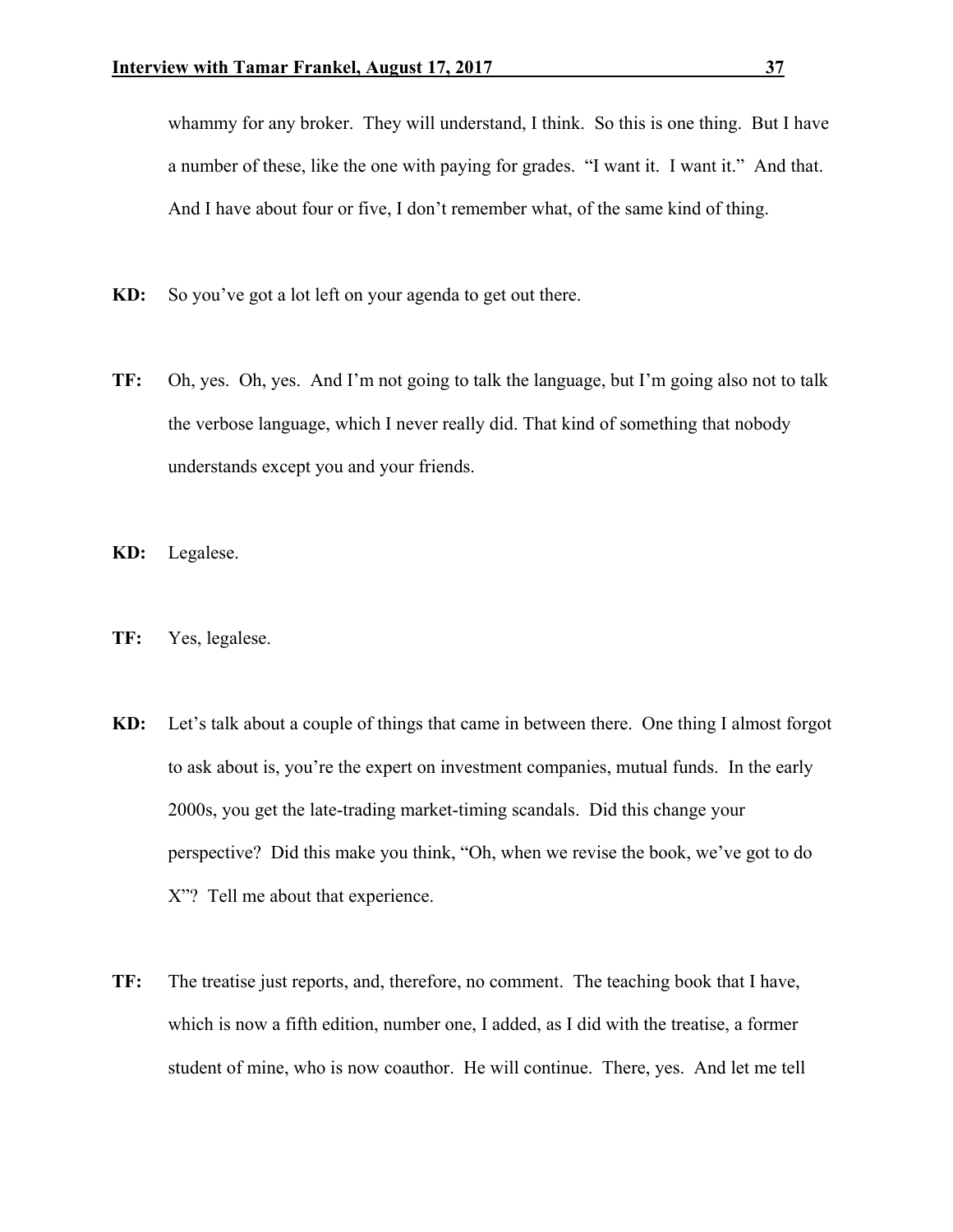you. Now, when I looked at blockchain, I began to learn it a little bit. I want to know what it is. What I saw as part was distrust. So immediately, I wanted to know it. It seems that if blockchains continue – and I don't know – we may have less need for fiduciary law. Why? Because we will eliminate the intermediaries. It goes direct.

 And I asked – my son knows a lot about it, and I asked him. And I said, "What if we made a mistake?" I said, "You've got to go back to the party and ask them to give another transaction. That's all there is to it. It's carved in granite." I don't know whether they will be able to give some leeway, but right now, whatever I say to you will go to half a million computers. You'll think twice, three times before you do that. (Laughter.) You'll think a lot. And you won't have someone who will say, "I'll do it for you," with this, that, and the other.

 So in the future that I see, if this continues, there's no brokers, very few banks, very little intermediation, an entirely different world. Where will the problems be? In those who design it and those who service it, but it will be different. Now I'm going to tell it to my class. They are going to say, "Huh?" But they will remember it later on. I'll just spend two minutes, like I talked to you.

**KD:** Fascinating. My perspective on blockchain and Bitcoin and all that is that it's somehow threatening, kind of scary. It's interesting to hear this positive –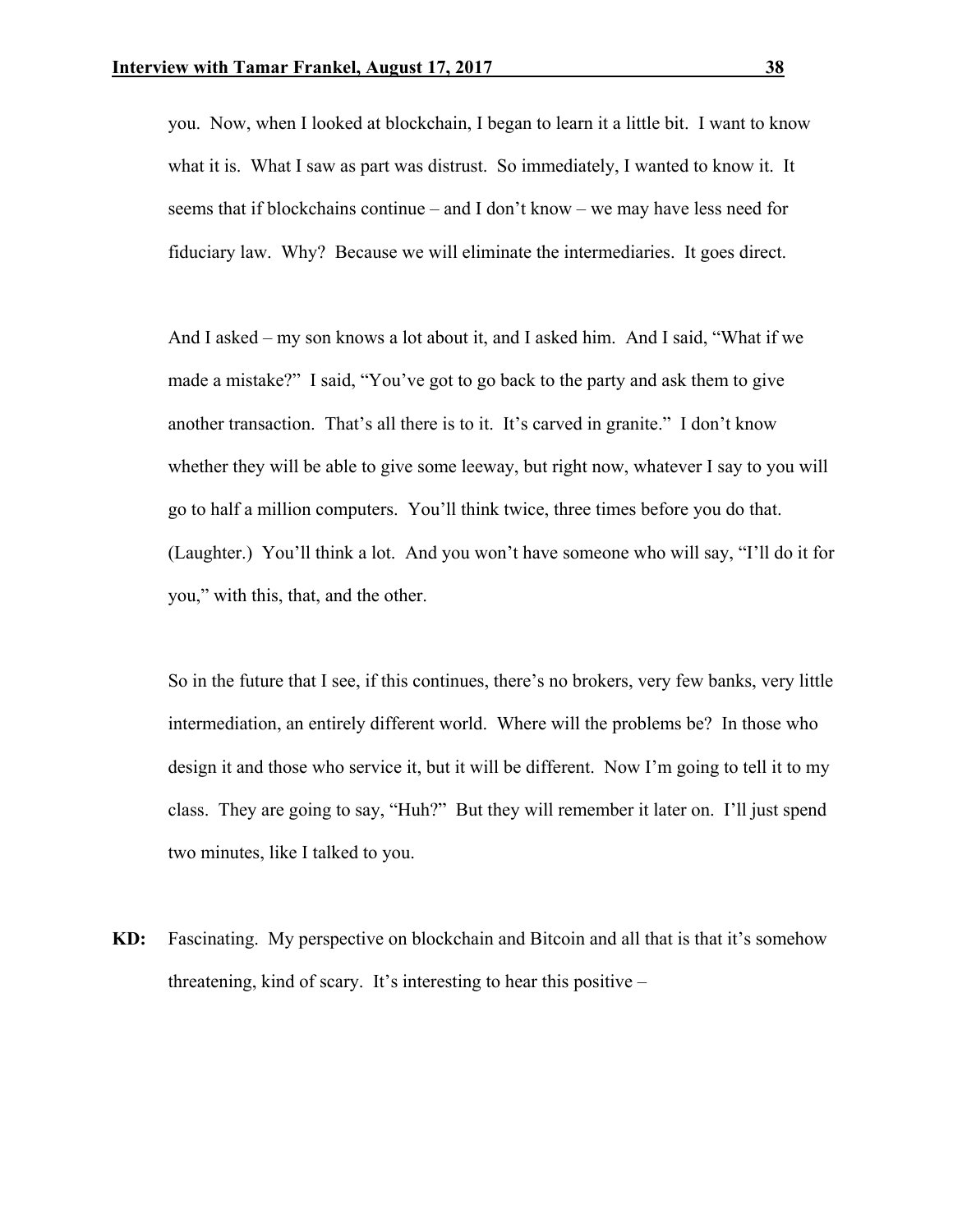- **TF:** Yes, there is a positive part. There is also scary. I'll tell you where. The government is out. I said it in two words. I could write. But that's a scary part. And therefore, that's where I want to know who designs it, who puts in his pocket something that I don't know. Because the power has moved to somebody, I want to know those people with the power are and who supervises them. For me. So it's not that it goes away, but it's different. And if we think that brokers will remain forever, I've got news for them. They better look and find another job. And you talk about making jobs, finding jobs, and so on. Think.
- **KD:** Fascinating. I never thought we'd get to that one. I do want to conclude by talking about fiduciary law some more. You published the book, same title as your article, in 2010.
- **TF:** Correct.
- **KD:** Tell me a little bit about the experience of pulling that book together all these years later. What, thirty years after the first?
- **TF:** Right.
- **KD:** Just tell me a little bit about what you'd learned on your own and what you'd learned from people who you'd worked with and who had learned from you.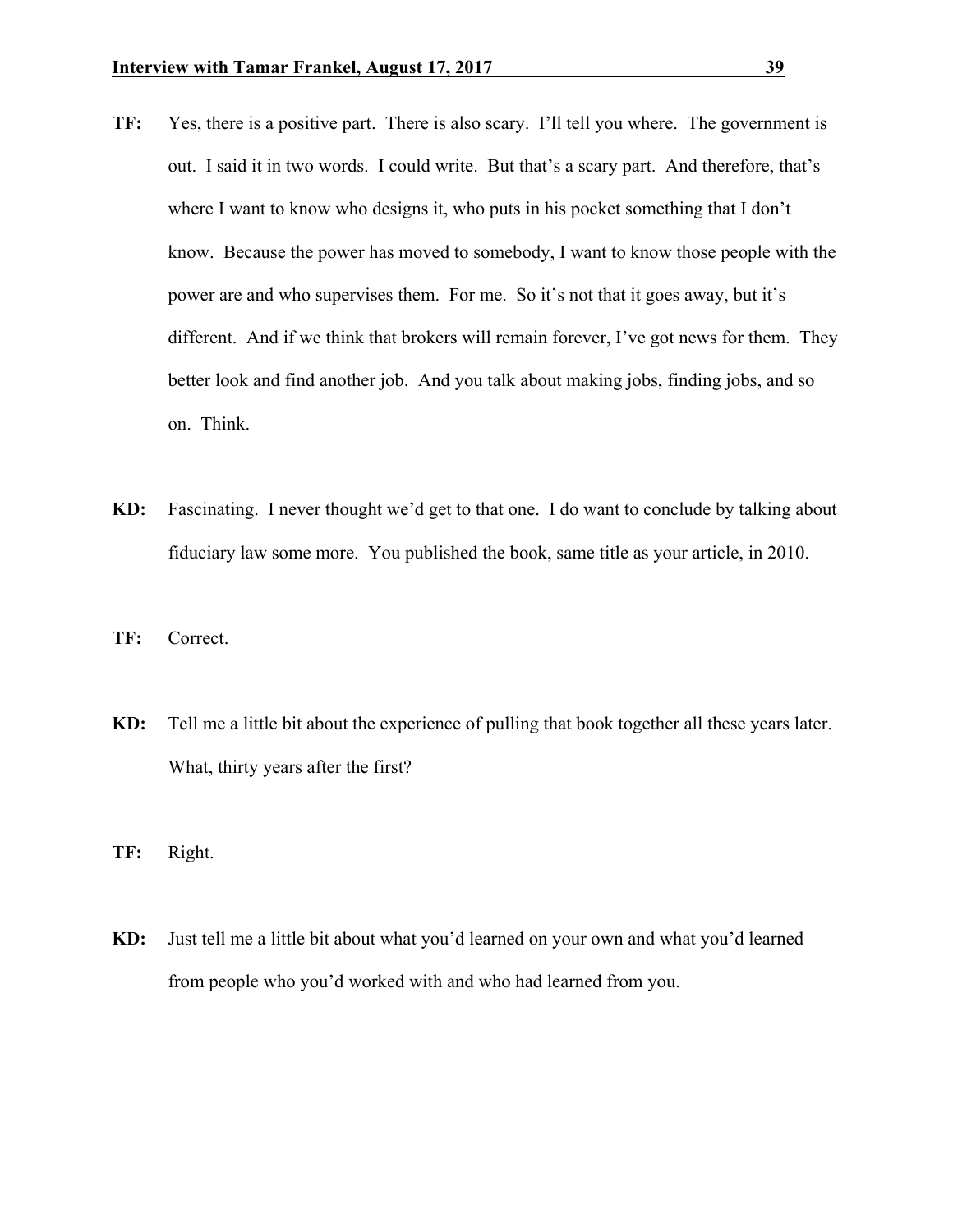- **TF:** Well, the one thing I looked for is to see whether that problem first of all, I'm a lawyer, and I deal with problems, like doctors. And I wanted to know whether this was an eternal problem that is related to human beings, or is it something that is a speck that will pass? And when you open the Bible, when you look to Mesopotamia in 3,000 or 5,000 years ago, what do you find? Fiduciary law. My teaching book starts with the history, and I took it from there. And then you find that we can't live alone, we must live with others, and we must depend on others, no matter what. So the issue of fiduciary law of trusting is fundamental to human existence. Once I reached that conclusion, then I wanted history. I wanted to know how it was resolved in different environments. And you'll find very interesting when you look at Hammurabi Code, you'll find – do you mind that I talk about it?
- **KD:** No.
- **TF:** Okay. You'll find people in Iraq, now but they were sending their wares to Egypt on the Mediterranean. And the question was, the guy would come back and say, "I couldn't sell. I couldn't buy," whatever. So how did they resolve that issue of fiduciary duty  $$ they said, "First of all, you must bring us double of the value. However, if you were robbed" – and this was a dangerous way; you could have been robbed – "you will not have to pay, except you'll have to show that your money was also robbed." Listen. We think that fiduciary law today is very different? No.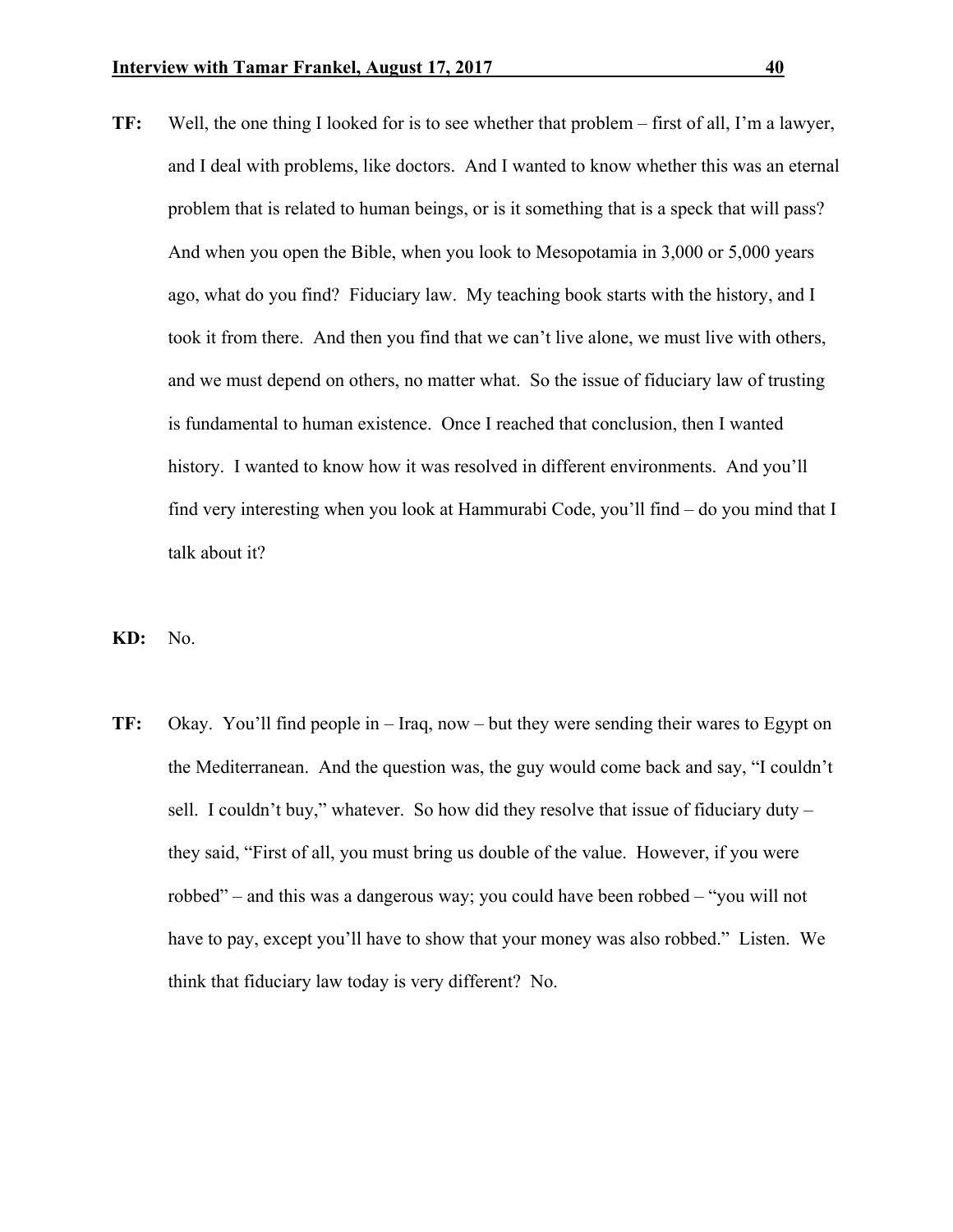By the way, this is one of the things I do want – again, a very small – if you want to know, well, how do you treat people fairly, and you have so much of it, all you have to do is say, "If you want to know, ask yourself how would you like to be treated." Then you're okay. That's what they did. That was Hammurabi. (Laughter.) So if you ask me –history, and then a lot of the Middle Ages, a lot of other things can give – and that's what I want the students to understand. They're connecting part that goes from Adam and Eve. By the way, they have a story, too. (Laughter.)

- **KD:** There was pushback on the first article you talked about.
- **TF:** Oh, yes. And how.
- **KD:** So does that still exist, or has fiduciary law become much more –
- **TF:** I'll show you something. About five years ago now it's already five years ago a guy whom I don't know called me and said, "We want to establish the Institute for Fiduciary Law. And the one other person who will join you as an advisor is Jack Bogle. I've known him, but I've known him because he knew me. In other words, we were at the same place. I didn't even dare talk to him. Who am I and who is he? He's that kind of a guy. So he joined. This is the institute. This is what they've done. And I told him that was so smart, because I told him, "What this says is we do take a bite, but we are transparent." He said, "I never thought about that."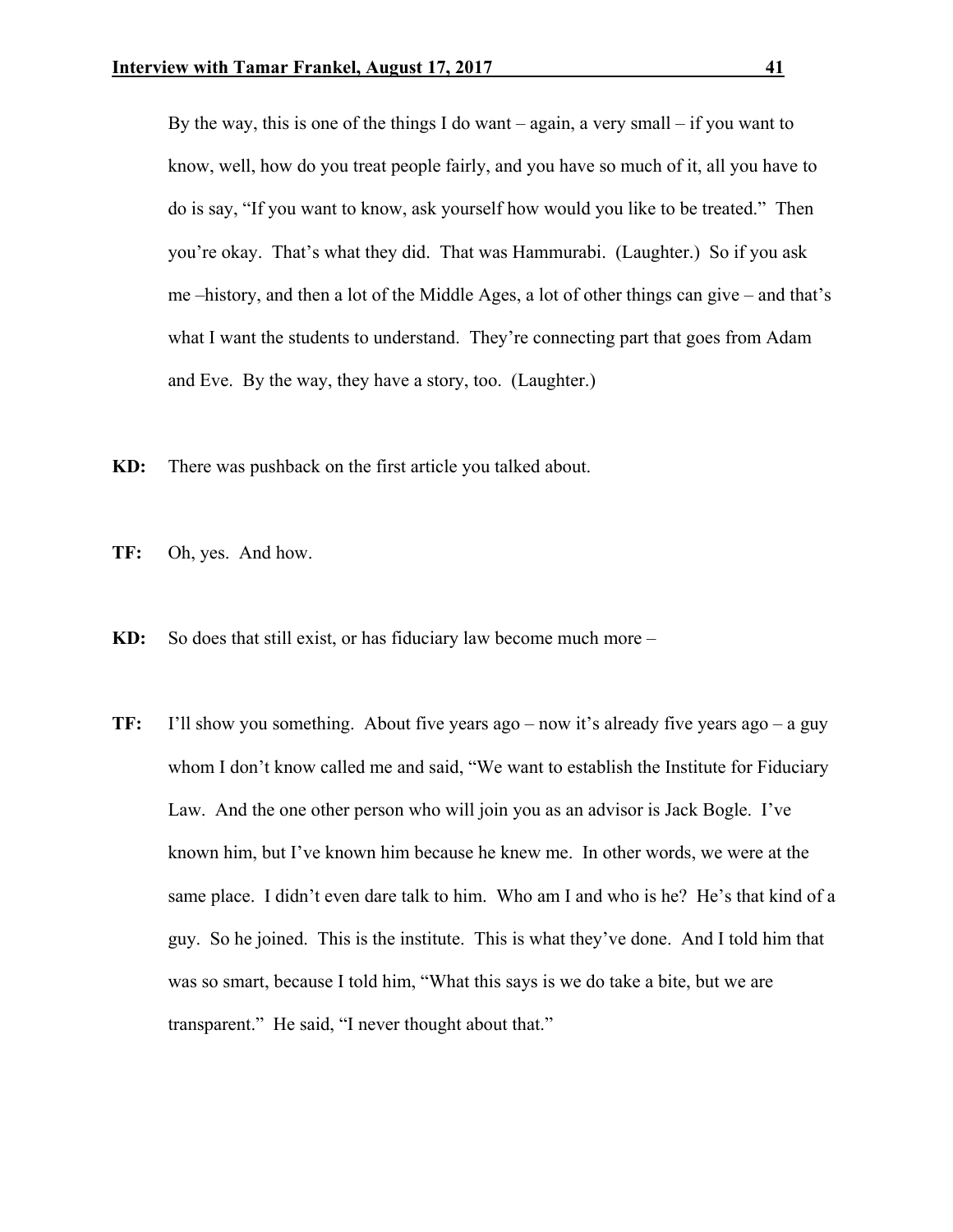- **KD:** So it's a glass apple with a bite out of it.
- **TF:** Correct. The other thing that I want to show you is this. This is Phyllis Borzi. There's a prize in my name, and we gave her the prize. But everybody got this, and she gave me that.
- **KD:** Signed your hat, "Fiduciaries rock."
- **TF:** Yes.
- **KD:** And then the fact that there's a group now, an institute –
- **TF:** But not only that. The people. What was interesting to me is who joined. The joiners were very large advisors. In other words, advisors to a lot of very wealthy people. Right now, I think there are twenty-six, but it creeps. And the one thing they are doing is establishing their own code. And it makes a difference. Now, will it take time? Yes. And so, the prize is given this year – and I forgot her name – to someone who has been working for work people and so on for a long time, and we're going to have the same brouhaha. Oh, this, I have just one, but I can show you. Oh, you don't have the time. I'm sorry I'm taking your time.
- **KD:** Oh, that's quite all right. No problem.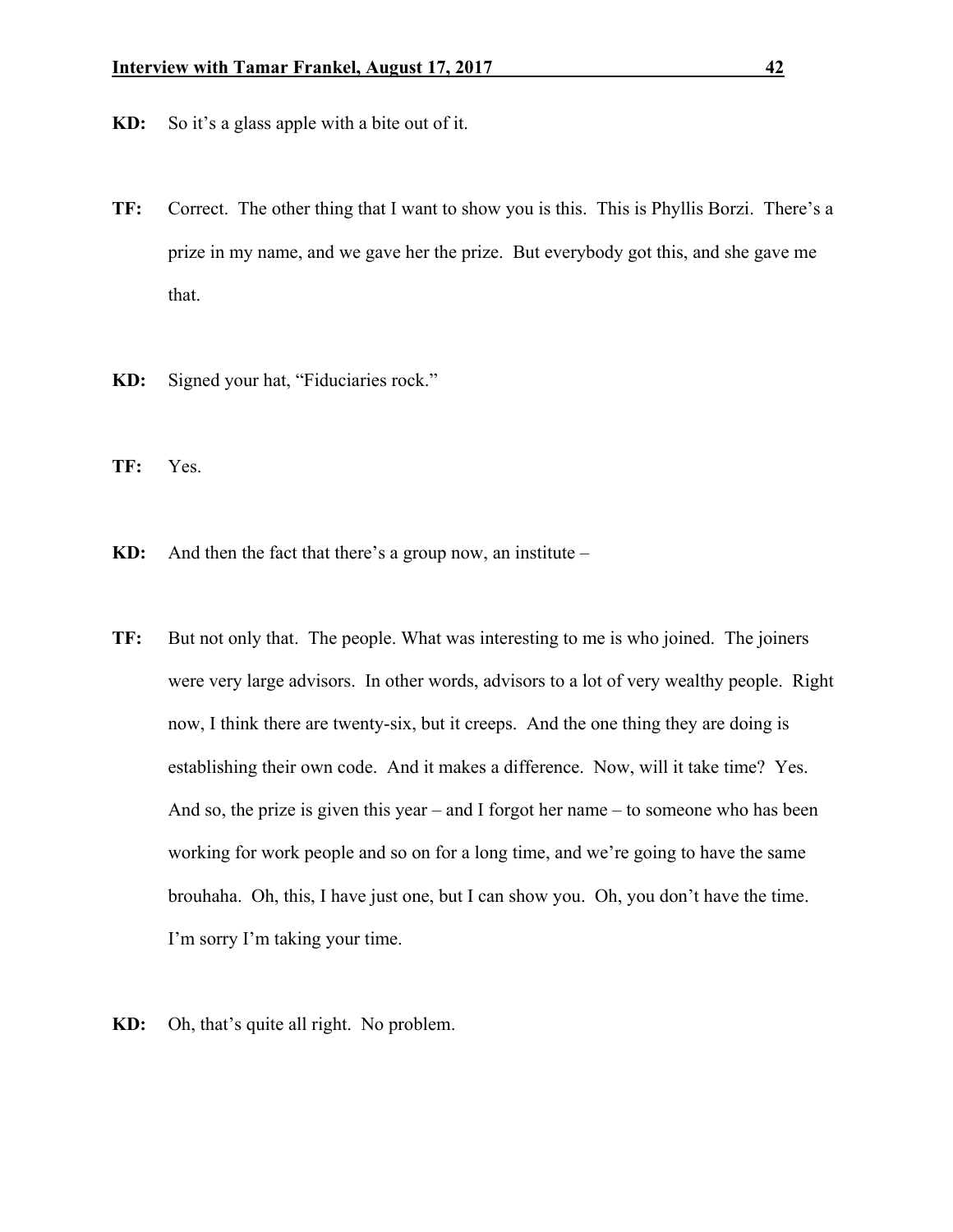**TF:** Yes? I don't know where it went. I made some order, you know? That's what happens when you make some order. In any event, that is when Brooksley is going to come. Yes, this is still the group. And Deborah DeMott is also one of the group, and she has – oh, I didn't tell you that. Two things happened throughout the years. One of them was the establishment of a roundtable discussion on fiduciary law, which is kind of a closed – it's not open. It has about twenty people, academics, and they are writing about it and meet. And among them, eight give a paper and the others criticize. And it is done every year, and Deborah DeMott is the organizer, and she's at Duke. And you can find the – by the way, there are people who come from Canada, two or three, but they are the ones in the best universities. So this is one thing that I see growing.

 On mutual funds, eleven years ago, a young man who taught in Chicago came to me and said, "How about a roundtable discussion?" If he invited, nobody would come. He was an assistant professor somewhere. Would I invite? I said, "Sure, provided we have a discussion." He agreed on the format. This year will be the eleventh year. What happened in the first – by the way, Jack Bogle came a number of times. He's so sick now that it doesn't work, but – and some others. We had two people who appeared before the Supreme Court on the same case – forget what it was – and they screamed at each other. And there was another one. I said, "This is not going to be" – the one who did that was disinvited. The others – we designed it again and again. What happened – and it took a long time. So eight years later, it incorporated. There is now a corporation. William Birdthistle is very well known now.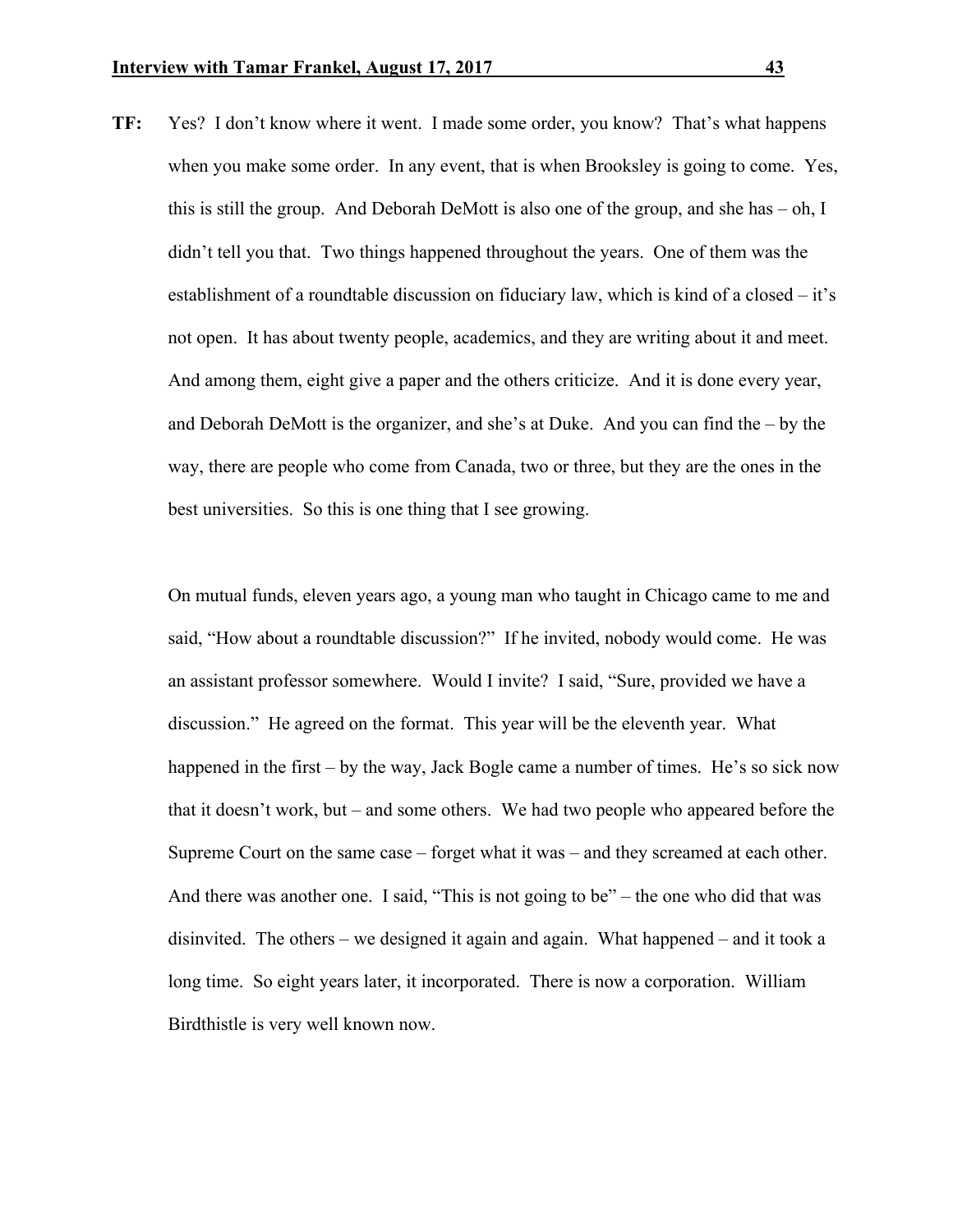- **KD:** That was the one who asked you to organize, though.
- **TF:** Right. He has incorporated. He has done everything, and I tell people. But he asks. Sometimes he takes the advice or not. It's his, it's not mine. But we did it here. We do it now in Chicago. He's now visiting in Chicago. I think he will get it. He's written. I gave evaluations and so on. And he has now – I don't know if you've seen it. He has a letter. He has a publication about what happens in a mutual fund area. I don't know how he does it. It's amazing. He's very able. So what was very satisfying to me is that one of the people who came all these years, and he is here – he used to be at Ropes  $\&$  Gray, and now afterwards he's a president of some organization – wrote to me and said, "It was wonderful to see that in the last meeting we simply taught each other."

 There was somebody from *Wall Street Journal*. There was somebody who just – from time to time, if she is here, from Australia. There were some who were advisors, some who were lawyers, some who – it's a mix. And it's just one day. We have four subjects. And each brings in his own perspective, his own history, his own, also, experience. And he said, "We learned something. I learned something." So this roundtable took ten years to become what it should have become. And afterwards, when I'm gone, I know William will continue, and I would like to see it continue, because it's a good thing. They argue, but it's done very differently. No shouting. (Laughter.)

**KD:** And it takes a lot to get things to that level.